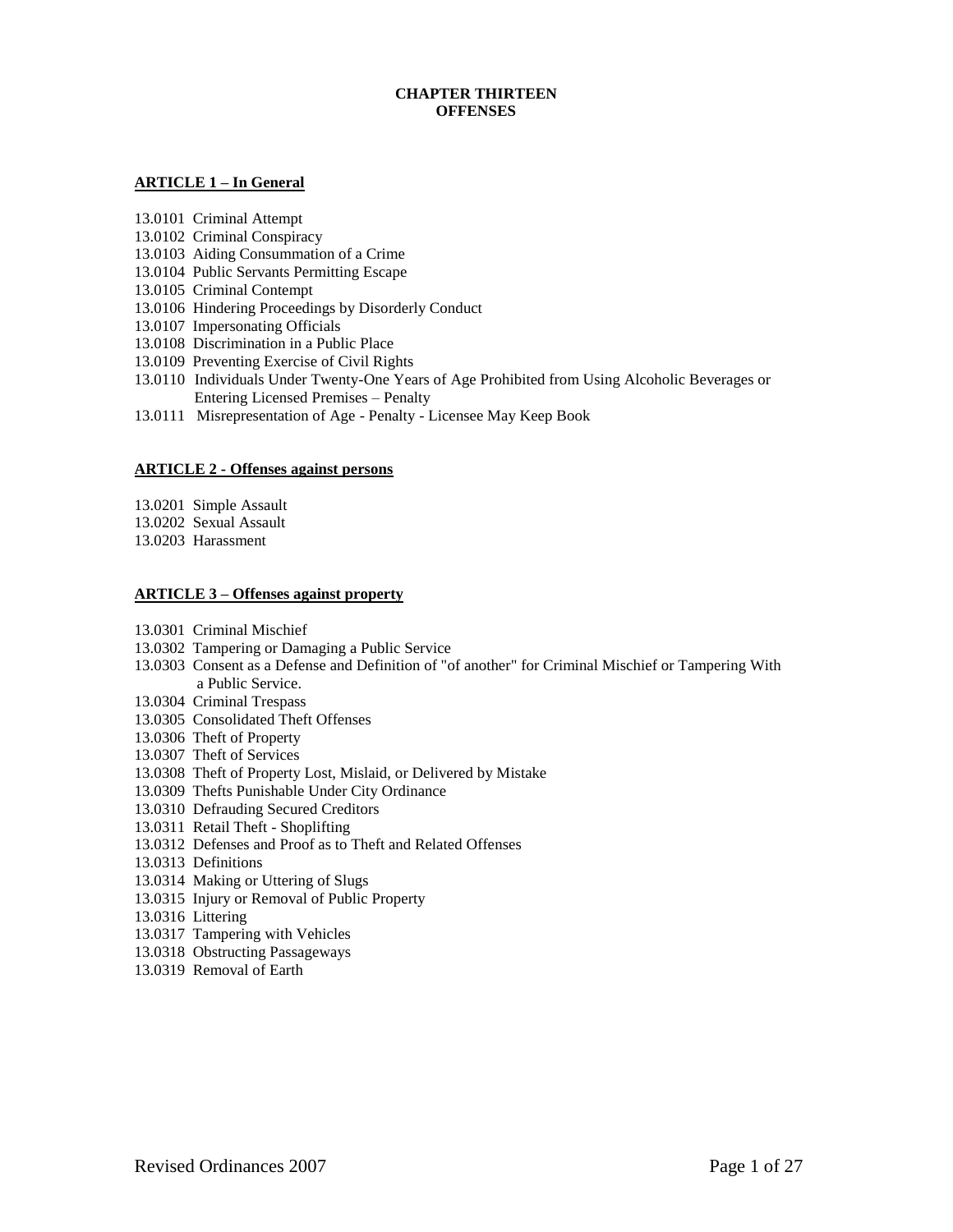# **ARTICLE 4 – Offenses against public order, health, safety and sensibilities**

- 13.0401 Engaging in a Riot 13.0402 Disobedience of Public Safety Orders Under Riot Conditions 13.0403 Disorderly Conduct 13.0404 Defense When Conduct Consists of Speech or Other Expression 13.0405 Loitering 13.0406 Disorderly house/disorderly vehicle 13.0407 Prostitution 13.0408 Objectionable Materials or Performance - Display to Minors - Definitions - Penalty 13.0409 Throwing Missiles 13.0410 False Alarms
- 13.0411 False Reports
- 13.0412 Interference with Officers

## **ARTICLE 5 - Sentencing**

- 13.0501 Classification of Offenses
- 13.0502 Sentencing Alternatives
- 13.0503 Procedure for Trial of Infraction Incidents
- 13.0504 Special Sanction for Organizations
- 13.0505 Factors to be considered in Sentencing
- 13.0506 Imposition of Fine Response to Non-Payment
- 13.0507 Incidents of Probation
- 13.0508 Conditions of Probation Revocation
- 13.0509 Restitution or Reparation Procedures
- 13.0510 Merger of Sentences Sentencing for Multiple Offenses

# **ARTICLE 6 -Severability Clause**

# **ARTICLE 7 - Penalties**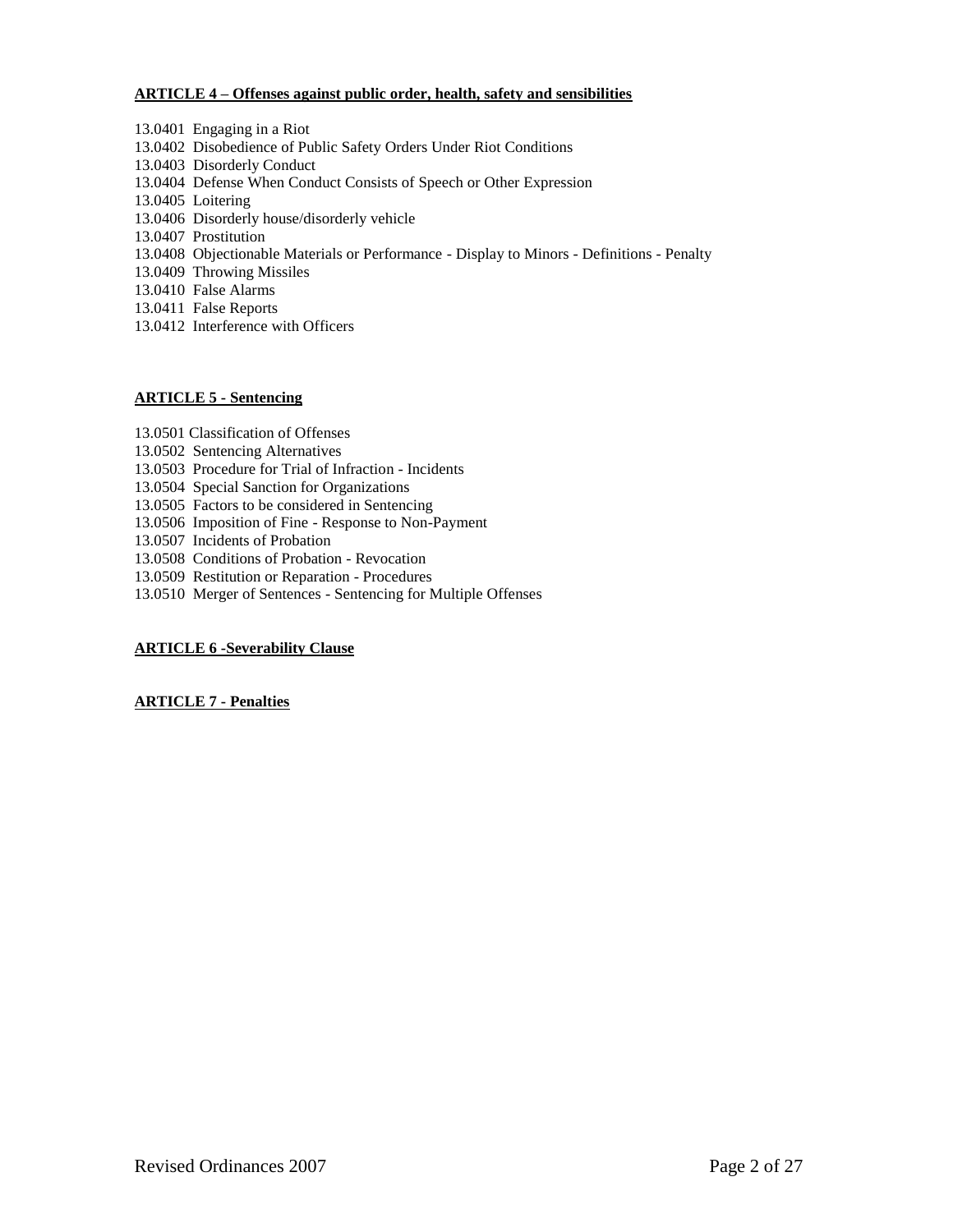# **CHAPTER THIRTEEN OFFENSES**

## **ARTICLE 1 - In General**

#### 13.0101 Criminal Attempt (Source: NDCC 12.1-06-01)

A person is guilty of criminal attempt if, acting with the kind of culpability otherwise required for commission of an offense, he intentionally engages in conduct that, in fact, constitutes a substantial step toward commission of the offense. A "substantial step" is any conduct that is strongly corroborative of the firmness of the actor's intent to complete the commission of the offense. Factual or legal impossibility of committing the offense is not a defense, if it could have been committed had the attendant circumstances been as the actor believed them to be.

A person who engages in conduct intending to aid another to commit an offense is guilty of criminal attempt if the conduct would establish his complicity an accomplice under NDCC 12.1-03-01 were the offense committed by the other person, even if the other is not guilty of committing or attempting the offense, for example, because he has a defense of justification or entrapment.

Criminal attempt is an offense if the crime attempted is an offense, except that whenever it is established by a preponderance of the evidence at sentencing that the conduct constituting the attempt did not come dangerously close to commission of the offense, an attempt to commit an offense shall be punished as an infraction. Criminal attempt to commit an infraction is an infraction.

#### 13.0102 Criminal Conspiracy (Source: NDCC 12.1-06-04)

A person commits conspiracy if he agrees with one or more persons to engage in or cause conduct which in fact, constitutes an offense or offenses proscribed by the ordinances of this city, and any one or more of such persons does an overt act to effect an objective of the conspiracy. The agreement need not be explicit, but may be implicit in the fact of collaboration or existence of other circumstances.

If a person knows or could expect that one with whom he agrees has agreed or will agree with another to effect the same objective, he shall be deemed to have agreed with the other, whether or not he knows the other's identity.

A conspiracy shall be deemed to continue until its objectives are accomplished, frustrated, or abandoned. "Objectives" included escape from the scene of the crime, distribution of booty, and measures, other than silence, for concealing the crime or obstructing justice in relation to it. A conspiracy shall be deemed abandoned if no overt act to effect its objectives has been committed by conspirator during the applicable period of limitations.

It is no defense to a prosecution under this section that the person with whom such person is alleged to have conspired has been acquitted, has not been prosecuted or convicted, has been convicted of a different offense, is immune from prosecution, or is otherwise not subject to justice.

Accomplice liability for offenses committed in furtherance of the conspiracy is to be determined as provided in NDCC 12.1-03-01.

Conspiracy shall be subject to the same penalty as that provided for the offense or offenses constituting the objective of the conspiracy.

#### 13.0103 Aiding Consummation of a Crime (Source: NDCC 12.1-08-04)

A person is guilty of aiding the consummation of an offense against the ordinances of this city if he intentionally aids another to secrete, disguise, or convert the proceeds of the offense against the ordinances or otherwise profits from the offenses.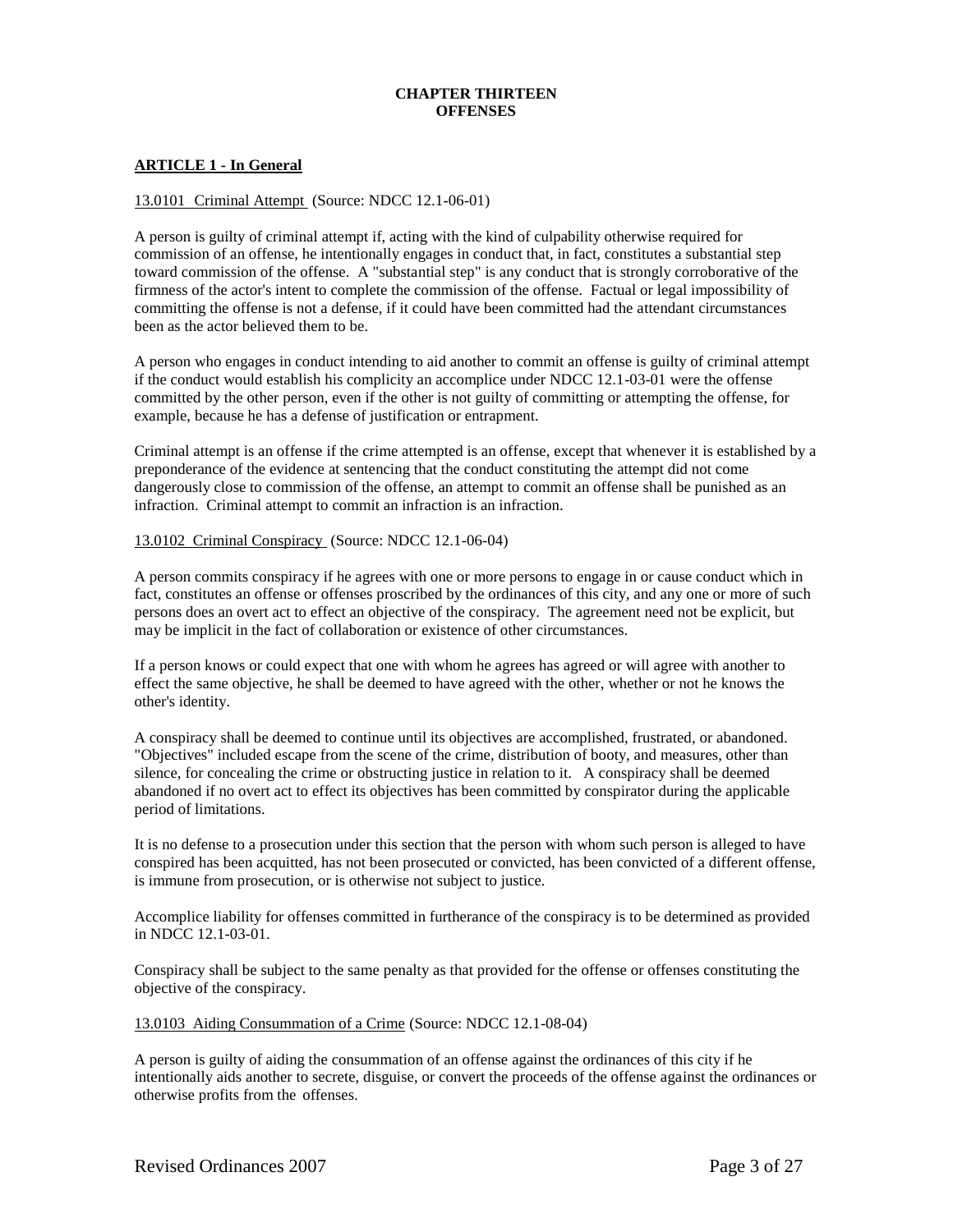## 13.0104 Public Servants Permitting Escape (Source: NDCC 12.1-08-07)

A public servant concerned in official detention, as defined by NDCC 12.1-08-06(3), pursuant to process issued by a court, judge, or magistrate is guilty of an offense against the ordinances of this city if he negligently permits an escape.

## 13.0105 Criminal Contempt

The municipal court has power to punish for contempt of its authority only for the following offenses;

Misbehavior of any person in its presence or so near thereto as to obstruct the administration of justice;

Misbehavior of any of its officers in their official transactions;

Disobedience or resistance to its lawful writ, process, order, rule, decree, or command.

Except as otherwise provided a criminal contempt proceeding under this section shall be deemed a prosecution for an offense for the purposes of NDCC 12.1-01 through NDCC 12.1-32 and article V of this chapter.

A criminal contempt proceeding under this section is not a bar to subsequent prosecution for a specific offense if the court certifies in the judgment of conviction of criminal contempt, or the order terminating the proceeding without acquittal or dismissal, that a summary criminal contempt proceeding was necessary to prevent repetition of misbehavior disruptive of an ongoing proceeding and that subsequent prosecution as a specific offense is warranted. In a subsequent prosecution, the defendant shall receive credit for all time spent in custody and any fine paid by him pursuant to the criminal contempt proceeding.

This section shall not be construed to deprive a court of its power, by civil contempt proceedings, to compel compliance with its lawful writ, process, order, rule, decree, or command or to compensate a complainant for losses sustained by reason of disobedience or resistance thereto, in accordance with the prevailing usages of law and equity, including the power of detention.

#### 13.0106 Hindering Proceedings by Disorderly Conduct

A person is guilty of an offense if he recklessly hinders an official city proceeding by noise or violent or tumultuous behavior or disturbance.

Intentional hindering by disorderly conduct must be prosecuted in state court since the punishment authorized is higher than that authorized for municipal courts. However, the conduct might also fall within the scope of criminal contempt under 13.0105.

The proceedings intended to be covered under this offense are official proceedings as defined in NDCC 12.1- 01-04(22) involving agencies or branches of the city government.

## 13.0107 Impersonating Officials

A person is guilty of an offense if he falsely pretends to be a public servant of this city and acts as if to exercise the authority of such public servant.

This offense parallels NDCC  $12.1-13-04(1)(a)$ . If the offender "obtains a thing of value" as a result of his pretension, he is guilty of the greater offense prohibited by NDCC 12.1-13-04(1)(b) which is classified as a class A misdemeanor and thus must be prosecuted in state court. It is also the intention of this chapter to cover only impersonation of city officials.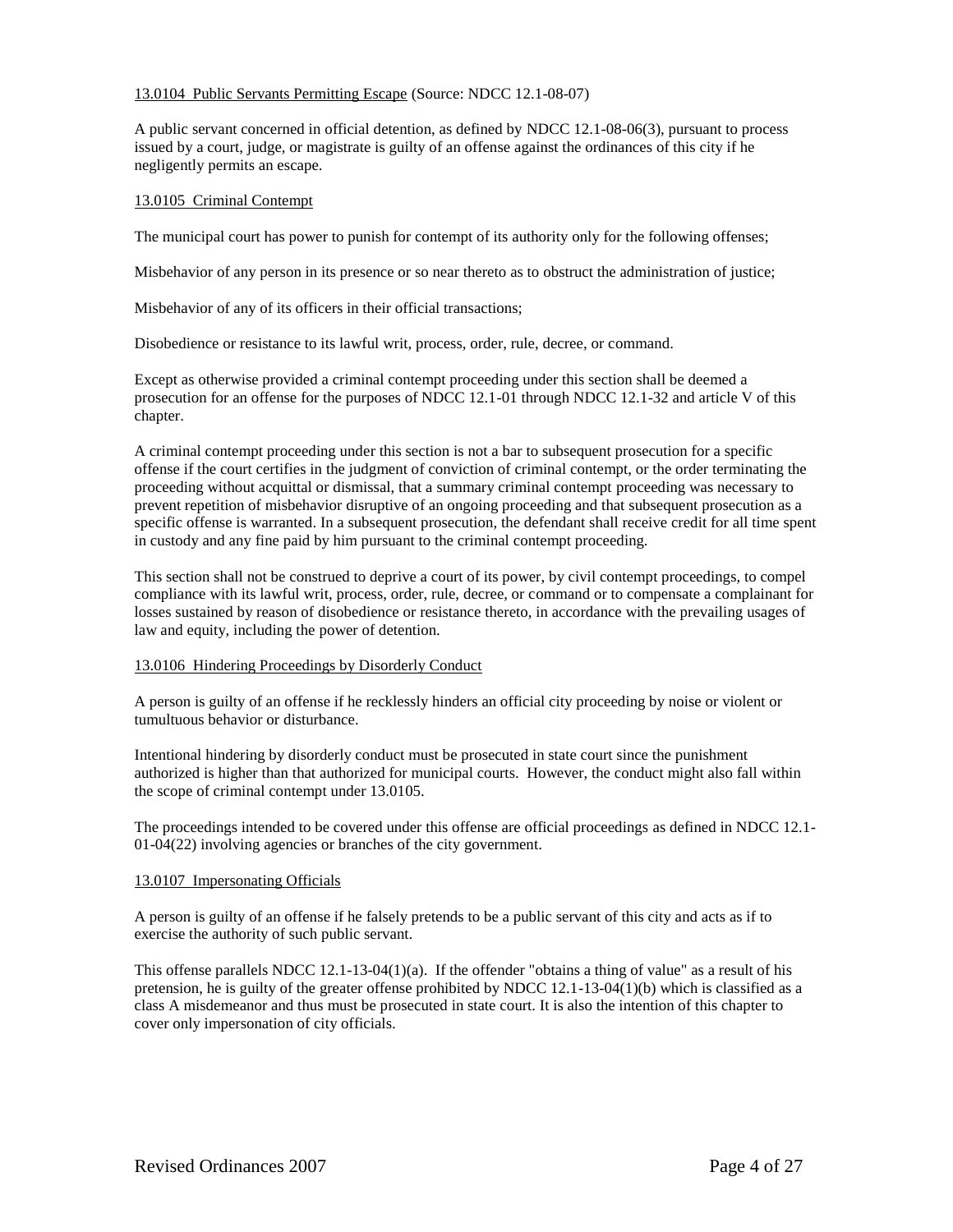## 13.0108 Discrimination in Public Places (Source: NDCC 12.1-14-04)

A person is guilty of an offense if, whether or not acting under color of law, he, by force, or threat of force or by economic coercion, intentionally;

1. Injures, intimidates, or interferes with another because of his sex, race, color, religion, or national origin and because he is or has been exercising or attempting to exercise his right to full and equal enjoyment of any facility open to the public.

2. Injures, intimidates, or interferes with another because of his sex, race, color, religion, or national origin in order to intimidate him or any other person from exercising or attempting to exercise his right to full and equal enjoyment of any facility open to the public.

## 13.0109 Preventing Exercise of Civil Rights (Source: NDCC 12.1-14-05)

A person is guilty of an offense if, whether or not acting under color of law, he, by force or threat of force or by economic coercion, intentionally;

1. Injures, intimidates, or interferes with another because he is or is about to exercise his civil rights, or because he has exercised his civil rights.

2. Intimidates or prevents another from aiding a third person to exercise his civil rights.

## 13.0110 Individuals Under Twenty-One Years of Age Prohibited from Using Alcoholic Beverages or Entering Licensed Premises - Penalty. (Source: NDCC 5-01-08)

- 1. Except as permitted in this section and section 5-02-06, an individual under twenty-one years of age may not manufacture or attempt to manufacture, purchase or attempt to purchase, consume or have recently consumed other than during a religious service, be under the influence of, be in possession of, or furnish money to any individual for the purchase of an alcoholic beverage.
- 2. An individual under twenty-one years of age may not enter any licensed premises where alcoholic beverages are being sold or displayed, except:
	- a. A restaurant if accompanied by a parent or legal guardian;
	- b. In accordance with section 5-02-06;
	- c. If the individual is an independent contractor or the independent contractor's employee engaged in contract work and is not engaged in selling, dispensing, delivering, or consuming alcoholic beverages;
	- d. If the individual is a law enforcement officer or other public official who enters the premises in the performance of official duty; or
	- e. If the individual enters the premises for training, education, or research purposes under the supervision of an individual twenty-one or more years of age with prior notification of the local licensing authority.
- 3. A violation of this section is a class B misdemeanor. For a violation of subsection 2, the court also shall sentence a violator to alcohol and drug education.
- 4. The court, under this section, may refer the individual to an outpatient addiction facility licensed by the department of human services for evaluation and appropriate counseling or treatment.
- 5. The offense of consumption occurs in the county of consumption or the county where the offender is arrested.
- 6. An individual under twenty-one years of age is immune from criminal prosecution under this section if that individual contacted law enforcement or emergency medical services and reported that another individual under twenty-one years of age was in need of medical assistance due to alcohol consumption, provided assistance to the individual in need of medical assistance until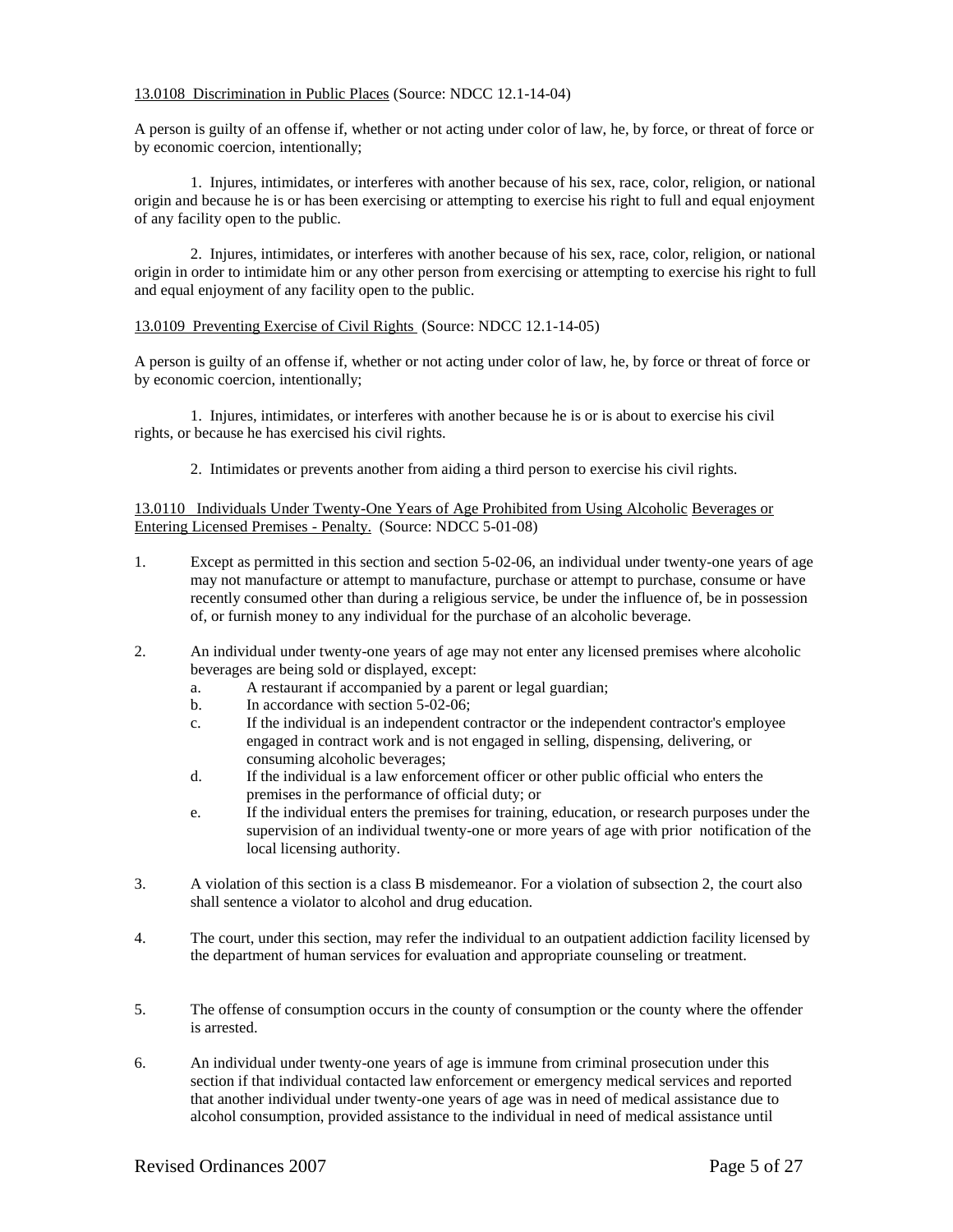assistance arrived and remained on the scene, or was the individual in need of medical assistance and cooperated with medical assistance and law enforcement personnel on the scene. The maximum number of individuals that may be immune for any one occurrence is five individuals.

# 13.0111 Misrepresentation of Age - Penalty - Licensee May Keep Book. (Source: NDCC 5-01-08)

Any person who misrepresents or misstates that person's age or the age of any other person or who misrepresents that person's age through presentation of any document purporting to show that person to be of legal age to purchase alcoholic beverages is guilty of a class B misdemeanor. Any licensee may keep a book and may require anyone who has shown documentary proof of that person's age, which substantiates that person's age to allow the purchase of alcoholic beverages, to sign the book if the age of that person is in question. The book must show the date of the purchase, the identification used in making the purchase and the appropriate numbers of such identification, the address of the purchaser, and the purchaser's signature.

# **ARTICLE 2 – Offenses Against Persons**

13.0201 Simple Assault (NDCC 12.1-17-01)

A person is guilty of an offense if he;

1. Willfully causes bodily injury to another human being; or

2. Negligently causes bodily injury to another human being by means of firearm, destructive device, or other weapon, the use of which against a human being is likely to cause death or serious bodily injury.

3. Consent to the conduct causing bodily injury by all persons injured by the conduct is defense if:

A. The conduct and the injury are reasonably foreseeable hazards of joint participation in a lawful athletic contest or competitive sport; or

B. The conduct and the injury are reasonably foreseeable hazards of an occupation or profession or of medical or scientific experimentation conducted by recognized methods, and the persons subjected to such conduct or injury, having been made aware of the risks involved, consent to the performance of the conduct or the infliction of the injury.

4. Assent does not constitute consent, within meaning of this ordinance, if;

A. It is given by a person who is legally incompetent to authorize the conduct charged to constitute the offense and such incompetence is manifest or known to the actor;

B. It is given by a person who by reason of youth, mental disease or defect, or intoxication, is manifestly unable or known by the actor to be unable to make a reasonable judgment as to the nature or harmfulness of the conduct charged to constitute the offense; or

C. It is induced by force, duress, or deception.

This section parallels the simple assault offense in NDCC 12.1-17-01 and the consent provisions in NDCC 12.1-17-08. It essentially follows lay usage in covering what was under common law more technically a battery. Common law assault is now covered more descriptively as terrorizing, NDCC 12.1-17-04; menacing, NDCC 12.1-17-05; criminal coercion, NDCC 12.1-17-06; or, harassment, NDCC 12.1-17-07. More serious assault (battery) is covered by state law under aggravated assault, NDCC 12.1-17-02 or, if simple assault upon a peace officer acting in an official capacity, as class C felony under NDCC 12.1-17-01.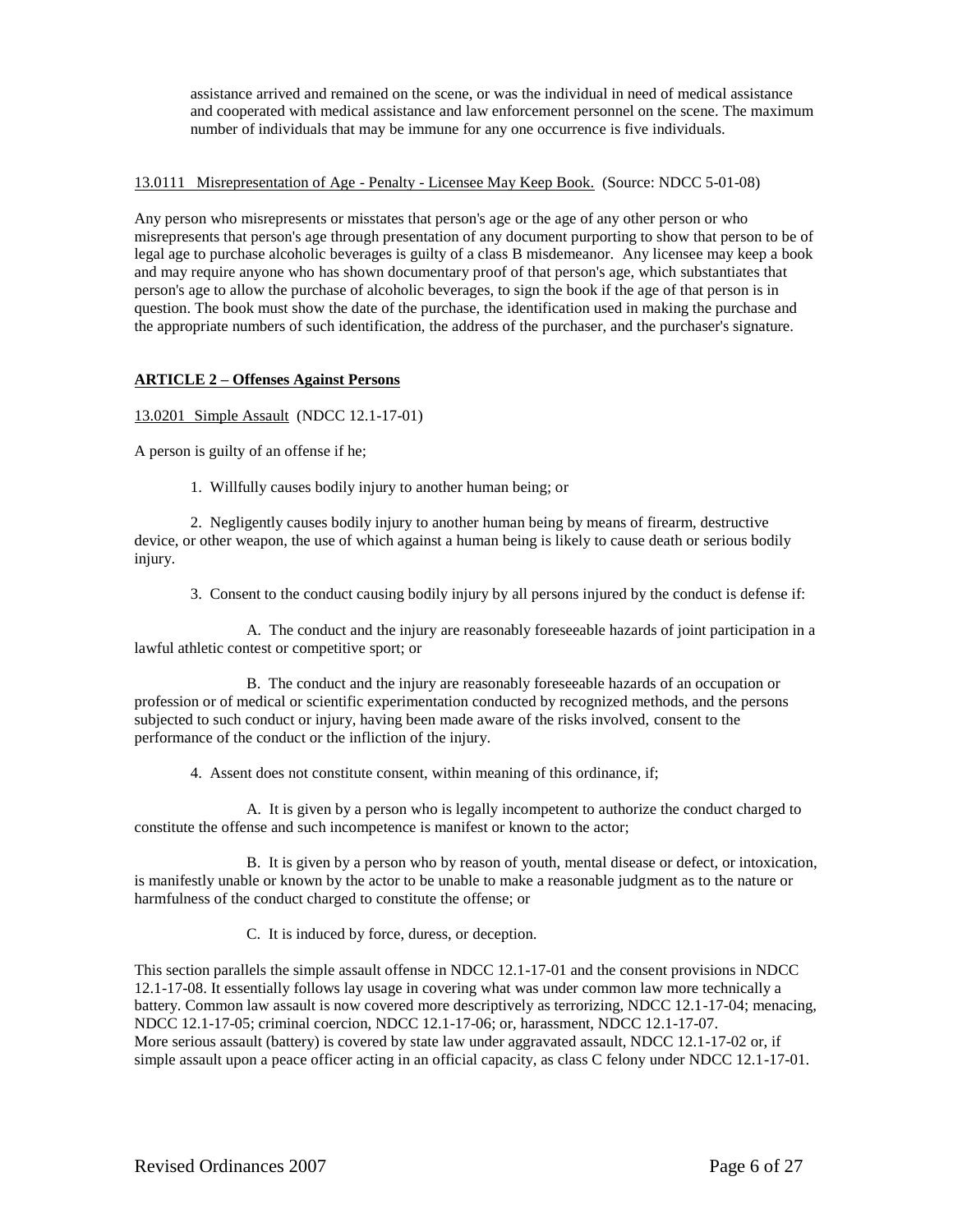## 13.0202 Sexual Assault (Source: NDCC 12.1-20-07)

A person who knowingly has sexual contact with another, or who causes such other person to have sexual contact with him, is guilty of an offense if:

1. He knows or has reasonable cause to believe that the contact is offensive to the other person;

2. He knows or has reasonable cause to believe that the other person suffers from a mental disease or defect that renders him or her incapable of understanding the nature of his or her conduct;

3. He or some with his knowledge has substantially impaired the other person's power to appraise or control his or her conduct, by administering or employing without the other's knowledge intoxicants or other means for the purpose of preventing resistance;

4. The other person is in an official custody or detained in a hospital, prison, or other institution and the actor has supervisory or disciplinary authority over him or her.

## 13.0203 Harassment (Source: NDCC12.1-17-07 (1-B & C)

A person is guilty of an offense if, with the intent to frighten or harass another he;

1. Makes a telephone call anonymously or in offensively course language; or

2. Makes repeated telephone calls, whether or not a conversation ensues, with no purpose of legitimate communication.

## **ARTICLE 3 – Offenses Against Property**

#### 13.0301 Criminal Mischief (Source: NDCC 12.1-21-05 & 40-05-06)

A person is guilty of an offense if he;

- 1. Willfully tampers with tangible property of another so as to endanger person or property; or
- 2. Willfully damages tangible property of another.

Conduct is punishable as criminal mischief under this chapter when any pecuniary loss if intentionally caused is not in excess of one hundred dollars; if he recklessly caused is not in excess of two thousand dollars; and if the damages to tangible property of another are not by means of an explosive or destructive device.

The penalty for the offense of criminal mischief may not exceed a fine of one thousand (\$1,000.00) dollars, imprisonment for thirty (30) days, or both such fine and imprisonment.

13.0302 Tampering With or Damaging A Public Service (Source: NDCC 12.1-21-06)

A person is guilty of an offense if he negligently causes a substantial interruption or impairment of a public communication, transportation, supply of water, gas, power, or other public service by;

- 1. Tampering with or damaging the tangible property of another;
- 2. Incapacitating an operator of such service; or

3. Negligently damaging the tangible property of another by fire, explosive, or other dangerous means.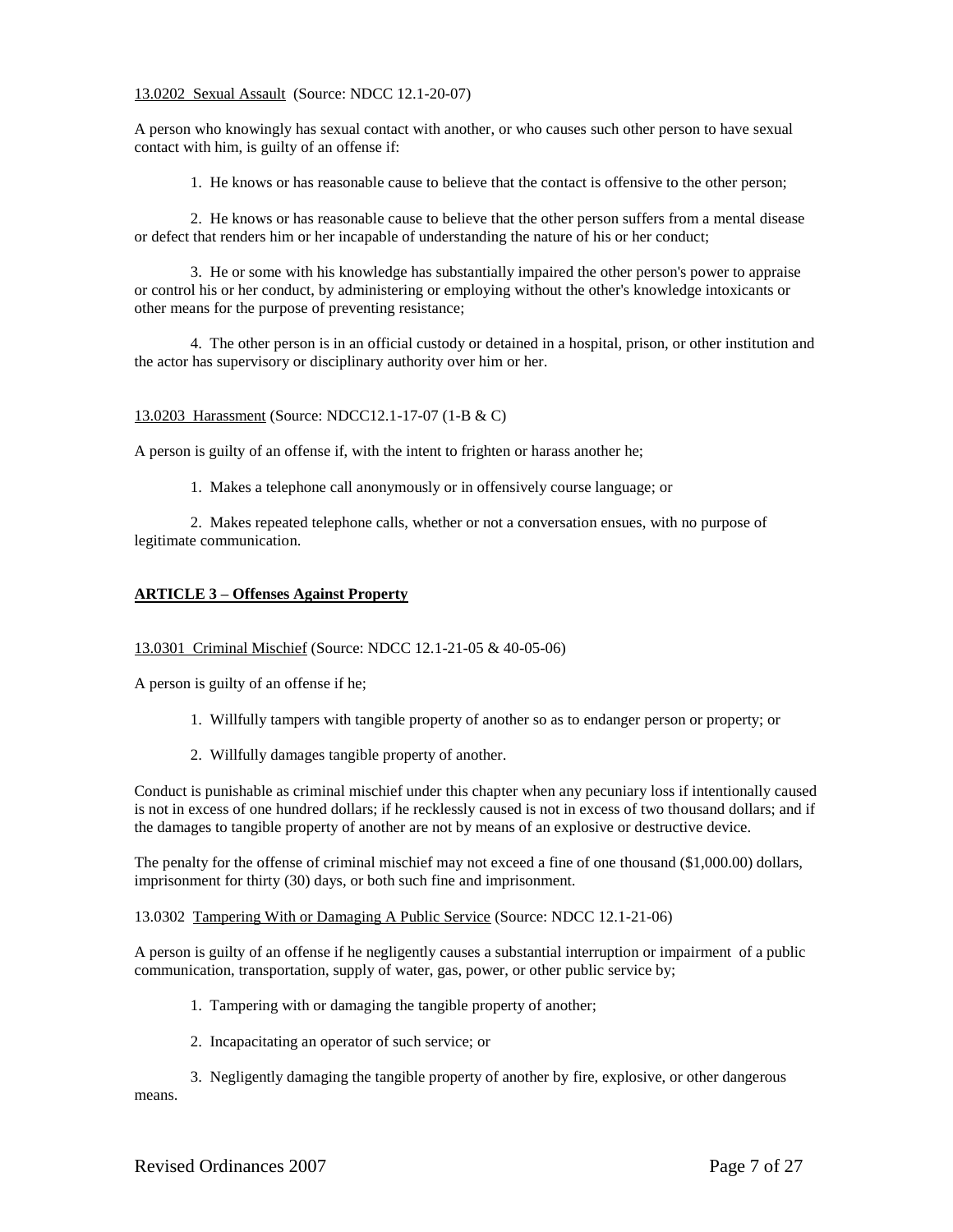# 13.0303 Consent as a Defense and Definition "of Another" For Criminal Mischief or Tampering With a Public Service (Source: NDCC12.1-21-07 & 08)

For Prosecutions of criminal mischief under 13.0301 or tampering with or damaging a public service under 13.0302;

1. Whenever it is an element of the offense that the property is of another, it is a defense to a prosecution under those sections that the other has consented to the actor's conduct with respect to the property.

2. Property is that "of another" if anyone other than the actor has a possessor or proprietary interest therein.

## 13.0304 Criminal Trespass (Source: NDCC 12.1-22-03{3})

A person is guilty of an offense if, knowing that he is not licensed or privileged to do so, he enters or remains in any place as to which notice against trespass is given by actual communication to the actor by the person in charge of the premises or other authorized person or by posting in a manner reasonably likely to come to the attention of intruders.

## 13.0305 Consolidated Theft Offenses (NDCC 12.1-23-01)

Conduct denominated in 13.0306 to 13.0308 constitutes a single offense designed to include the separate offenses heretofore known as larceny, stealing, purloining, embezzlement, obtaining money or property by false pretense, extortion, blackmail, fraudulent conversation, receiving stolen property, misappropriation of public funds, swindling, and the like.

A charge of theft under 13.0306 to 13.0308 that fairly appraises the defendant of the nature of the charges against him shall not be deemed insufficient because it fails to specify a particular category of theft. The defendant may be found guilty of theft under such a charge if his conduct falls under 13.0306 to 13.0308, so long as the conduct proved is sufficiently related t the conduct charged that the accused is not unfairly surprised by the case he must meet.

# 13.0306 Theft of Property (NDCC 12.1-23-02)

A person is guilty of an offense if he;

1. Knowingly takes or exercises unauthorized control over, or makes an unauthorized transfer of an interest in, the property of another with the intent to deprive the owner thereof;

2. Knowingly obtains the property of another by deception with intent to deprive the owner thereof, or intentionally deprives another of his property by deception; or

3. Knowingly receives, retains, or disposes of property of another that has been stolen, with intent to deprive the owner thereof.

#### 13.0307 Theft of Services (Source: NDCC 12.1-23-03)

A person is guilty of an offense if he;

1. He intentionally obtains services, known by him to be available only for compensation, by deception, false token, or other means to avoid payment for the services; or

2. Having control over the disposition of services of another to which he is not entitled, he knowingly diverts those services to his own benefit or to the benefit of another not entitled thereto.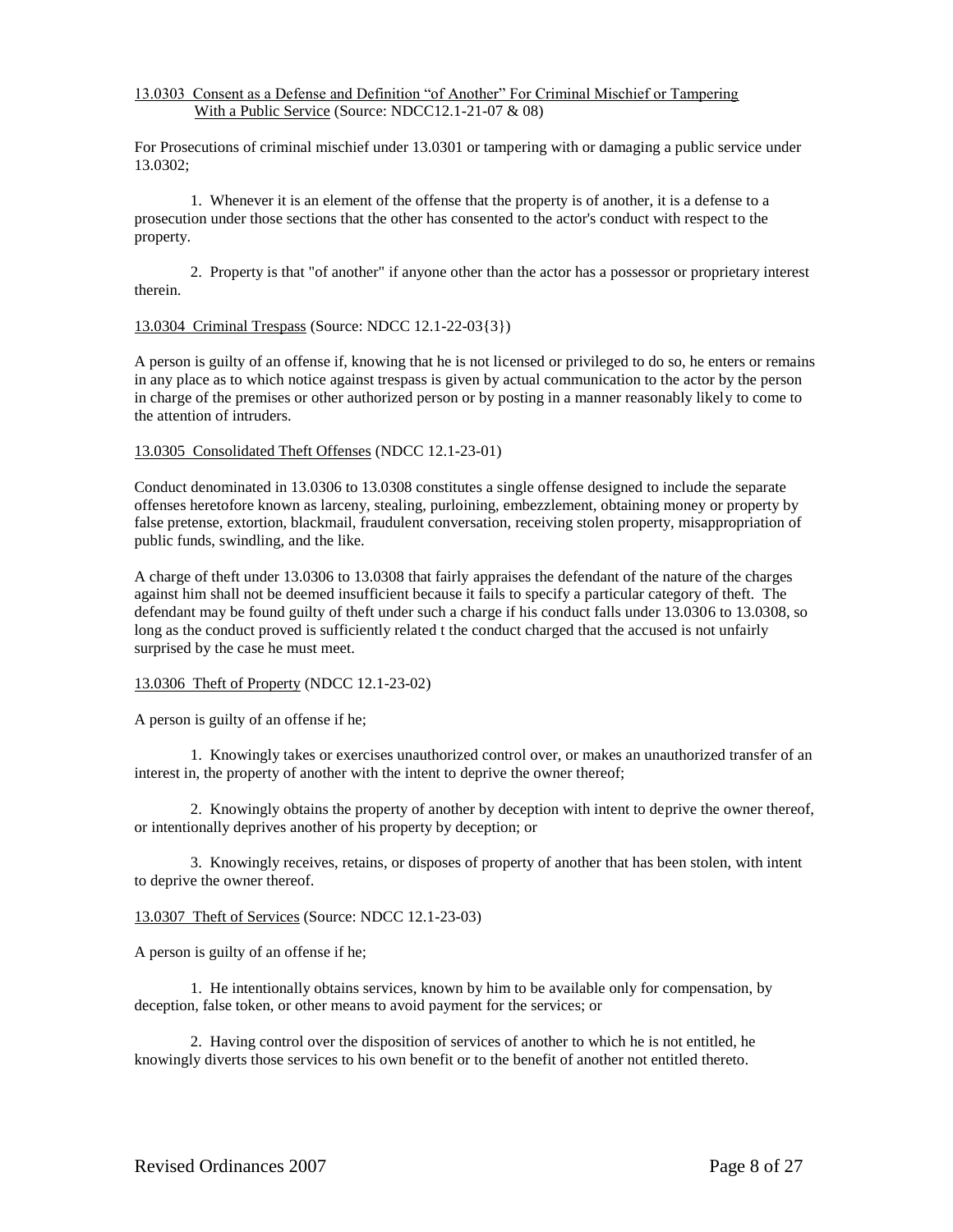Where compensation for services is ordinarily paid immediately upon their rendition, as in the case of hotels, restaurants, and comparable establishments, absconding without payment or making -provision to pay is prima facie evidence that the services were obtained by deception.

## 13.0308 Theft of Property Lost, Mislaid, or Delivered by Mistake (Source: NDCC 12.1-23-04)

A person is guilty of an offense if he;

1. Retains or disposes of property of another when he knows it has been lost or mislaid; or

2. Retains or disposes of property of another when he knows it has been delivered under a mistake as to the identity of the recipient or as to the nature or amount of the property, and with intent to deprive the owner of it, he fails to take readily available and reasonable measures to restore the property to a person entitled to have it.

## 13.0309 Thefts Punishable Under City Ordinance (Source: NDCC 12.1-23-05)

Theft under 13.0306 to 13.0308 may be punished as an offense against the city ordinances if the highest value by any reasonable standard, regardless of the actor's knowledge of such value, of the property or services which were stolen by the actor, or which the actor believed that he was stealing, or which the actor could reasonably have anticipated to have been the property or services involved, does not exceed fifty dollars, and if;

1. The theft was committed by threat;

2. The theft was not committed by deception by one who stood in a confidential or fiduciary relationship to the victim of the theft; and

3. The defendant was not a public servant or an officer or employee of a financial institution who committed the theft in the course of his official duties;

4. The property stolen is not a firearm, ammunition, explosive or destructive device, or an automobile, aircraft, or other motor-propelled vehicle;

5. The property does not consist of any government file record, document, or other government paper stolen from any government office or from any public servant;

6. The defendant is not in the business of buying or selling stolen property and he does not receive, retain, or dispose of the property in the course of the business;

7. The property stolen does not consist of any implement, paper, or other thing uniquely associated with the preparation of any money, stamp, bond, or other document, instrument, or obligation of the State of North Dakota;

8. The property does not consist of livestock taken from the premises of the owner; and

9. The property stolen does not consist of a key or other implement uniquely suited to provide access to property the theft of which would be a felony and was not stolen to gain such access.

# 13.0310 Defrauding Secured Creditors (Source: NDCC 12.1-23-08)

A person is guilty of an offense if he destroys, removes, conceals, encumbers, transfers, or otherwise deals with property subject to a security interest with intent to prevent collection of the debt represented by the security interest if the property does not have a value exceeding five hundred dollars determined as in the preamble of 13.0309.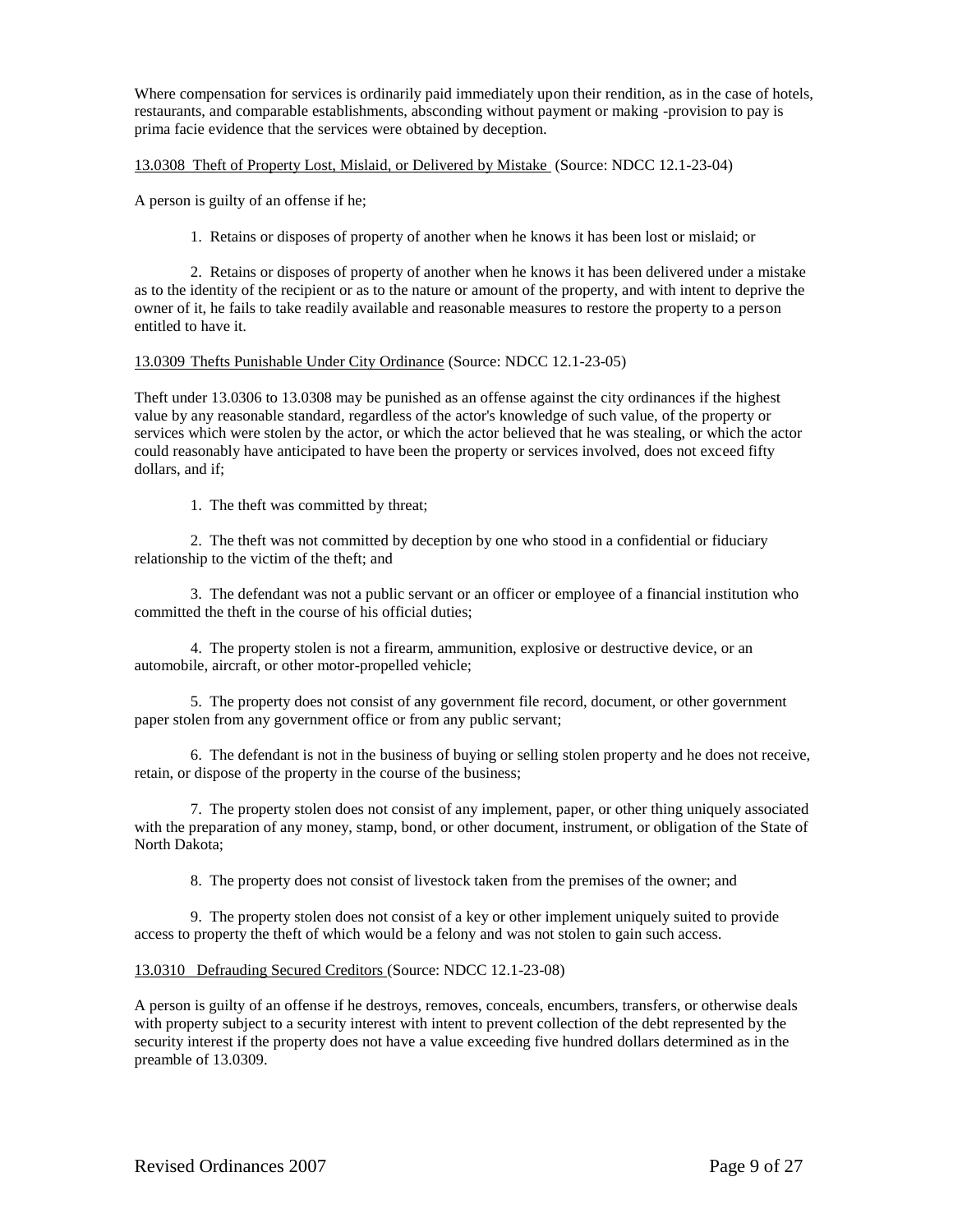## 13.0311 Retail Theft - Shoplifting

1. Presumption. Any person concealing upon his person or among his belongings, or causing to be concealed upon the person or among the belongings of another, unpurchased merchandise displayed, held, offered, or stored for sale in a mercantile establishment and removing it to a point beyond the last station for receiving payments in that retail mercantile establishment shall be prima facie presumed to have so concealed such merchandise with the intention of permanently depriving the merchant of possession or of the full retail value of such merchandise.

2. Detention of suspect - Procedure. Any peace officer or merchant who reasonably believes that a person has committed, or is in the process of committing, theft may detain such person, on or off the premises of a retail mercantile establishment, in a reasonable manner and for a reasonable length of time for all or any of the following purposes;

A. To require the person to identify himself.

B. To verify such identification.

C. To determine whether such person has in his possession unpurchased merchandise, and, if so, to recover such merchandise.

D. To inform a peace officer of the detention of the person and surrender custody of that person to a peace officer.

E. In the case of a minor, to inform a peace officer, the parents, guardian, or other private person interested in the welfare of that minor of this detention and to surrender custody of said minor to the person informed.

3. Definitions. As used in this section, unless the context requires otherwise;

A. Merchandise: means any item of tangible personal property, and specifically includes shopping carts.

B. Merchant: means an owner or operator of any retail mercantile establishment or any agent, employee, lessee, consignee, officer, franchisee, or independent contractor or such owner or operator.

C. Retail mercantile establishment: means any place where merchandise is displayed, held, offered, or stored for sale to the public.

D. Premises of a retail mercantile establishment: includes, but is not limited to, the retail mercantile establishment, any common use areas in shopping centers, and all parking areas set aside by a merchant, or on behalf of a merchant, for the parking of vehicles for the convenience of the patrons of said retail mercantile establishment.

E. Person: means any natural person or individual.

F. Full retail value: means the merchant's stated or advertised price of the merchandise.

G. Shopping cart: means those push carts of the type or types which are commonly provided by grocery stores, drugstores, or other retail mercantile establishments for the use of the public in transporting commodities in stores and markets and, incidentally, from the stores to a place outside the store.

H. An item is "concealed" within the meaning of this section if, even though there is some notice of its presence, the item itself is not visible through ordinary observation.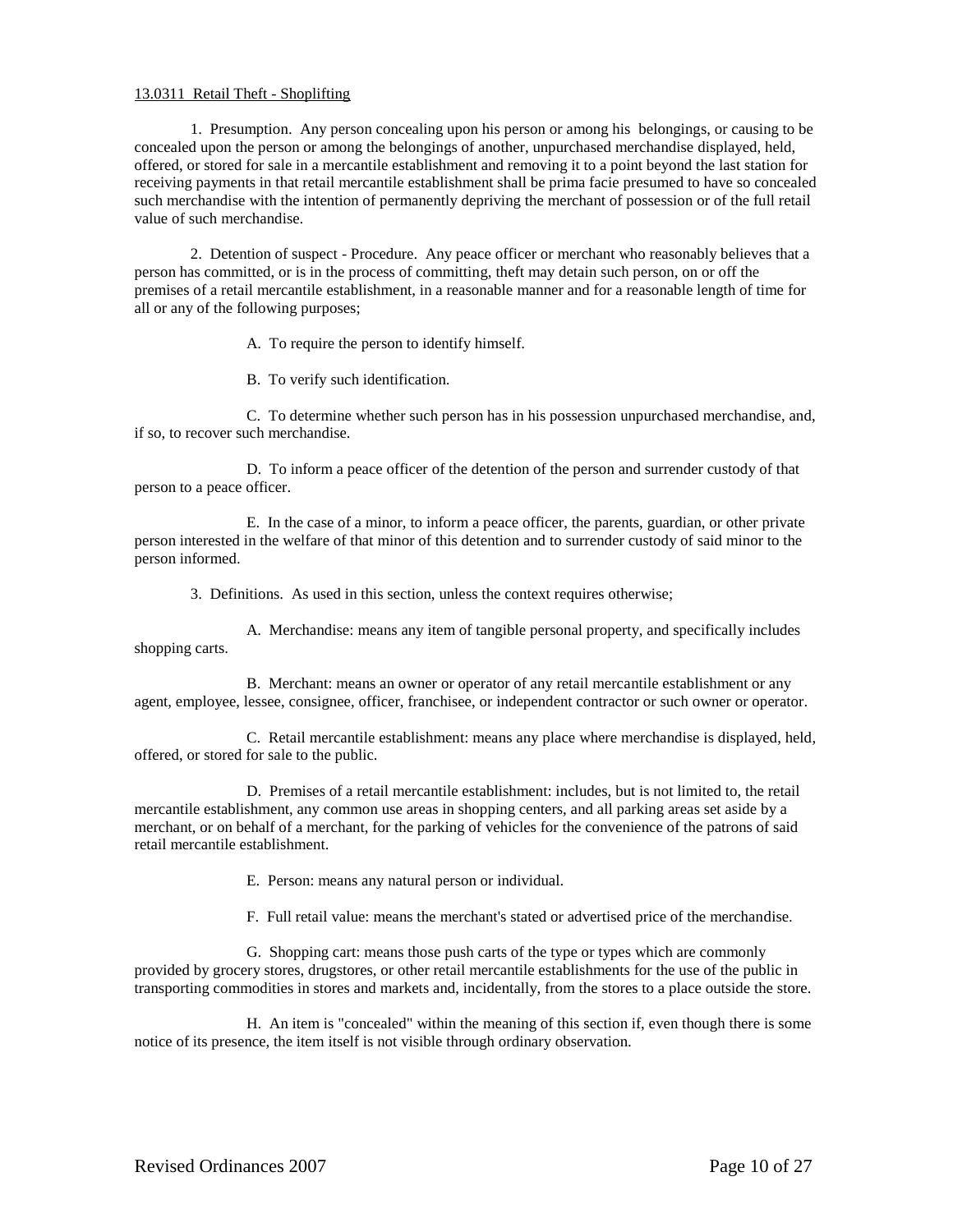4. Theft of merchandise displayed, held, offered, or stored for sale in a mercantile establishment from that establishment when open for business is "Shoplifting" for which the offender may be assessed a penalty upon conviction not exceeding one thousand dollars, imprisonment for thirty days, or both such fine and imprisonment.

## 13.0312 Defenses and Proof as to Theft and Related Offenses (NDCC 12.1-23-09)

1. It is a defense to a prosecution under 13.0305 to 13.0313 that:

A. The actor honestly believed that he had a claim to the property or services involved which he was entitled to assert in the manner which forms the basis for the charge against him; or

B. The victim is the actor's spouse, but only when the property involved constitutes household or personal effects or other property normally accessible to both spouses and the parties involved are living together. The term "spouse" as used in this section, includes persons living together as husband and wife.

2. It does not constitute a defense to a prosecution for conduct constituting an offense in violation of 13.0305 to 13.0313 that:

A. Stratagem or deception, including the use of an undercover operative or law enforcement officer, was employed;

B. A facility or an opportunity to engage in such sale of property not stolen as if it were stolen, was provided; or

C. Mere solicitation that would not induce an ordinary law-abiding person to engage in such conduct was made by a law enforcement officer to gain evidence against a person predisposed to engage in such conduct.

3. It shall be prima facie case of theft under 13.0305 to 13.0313 if:

A. It is shown that a public servant or an officer, director, agent, employee of, or a person connected in any capacity with a financial institution has failed to pay or account upon lawful demand for money or property entrusted to him as part of his official duties or if an audit reveals a shortage or falsification of his accounts.

B. Proof of the purchase or sale of stolen property at a price substantially below its fair market value, unless satisfactorily explained, gives rise to an inference that the person buying or selling the property was aware of the risk that it had been stolen.

C. Proof of the purchase or sale of stolen property by a dealer in property, out of the regular course of business, or without the usual indicia of ownership other than mere possession, unless satisfactorily explained, gives rise to an inference that the person buying or selling the property was aware of the risk that it had been stolen.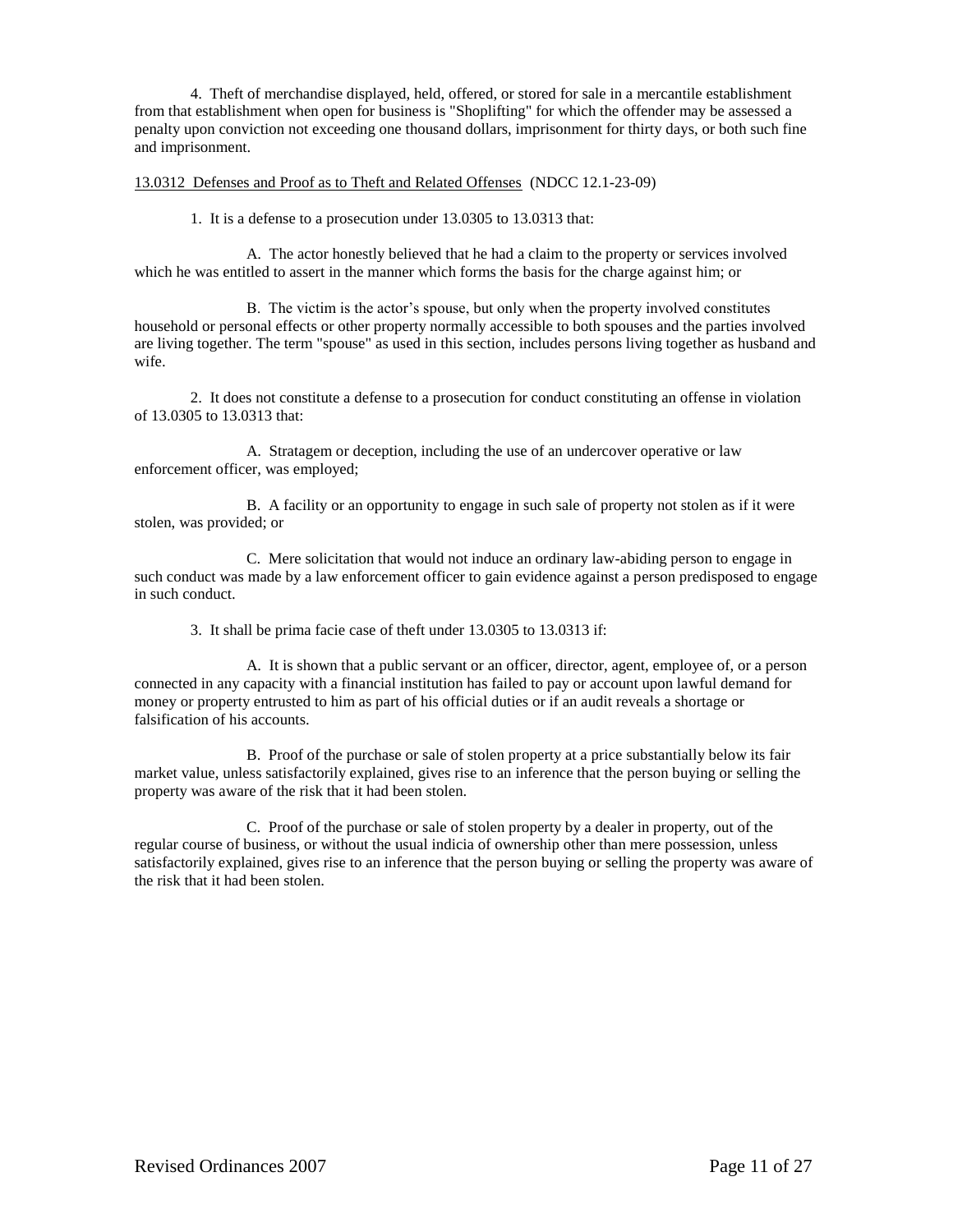## 13.0313 Definitions (NDCC 12.1-23-10)

## DECEPTION:

1. Creating or reinforcing a false impression, including false impressions as to fact, law, status, value, intention or other state of mind; but deception as to a person's intention to perform a promise shall not be inferred from the fact alone that he did not substantially perform the promise unless it is part of a continuing scheme to defraud; or

2. Preventing another from acquiring information which would affect his judgment of a transaction; or

3. Failing to correct a false impression which the actor previously created or reinforced, or which he knows to be influencing another to whom he stands in a fiduciary or confidential relationship; or

4. Failing to correct an impression which the actor knows to have become false due to subsequent events; or

5. Failing to disclose a lien, adverse claim, or other impediment to the enjoyment of property which he transfers or encumbers in consideration for the property obtained or in order to continue to deprive another of his property, whether such impediment is or is not valid, or is or is not a matter of official record; or

6. Using a credit card, charge plate, or any other instrument that purports to evidence an undertaking to pay for property or services delivered or rendered to or upon the order of a designated person or bearer

A. Where such instrument has been stolen, forged, revoked, or cancelled, or where for any other reason its use by the actor is unauthorized, and

B. Where the actor does not have intention and ability to meet all obligations to the issuer arising out of his use of the instrument; or

7. Any other scheme to defraud. The term "deception" does not, however, include falsifications as to matters having no pecuniary significance, or puffing by statements unlikely to deceive ordinary persons in the group addressed. "Puffing" means an exaggerated commendation of wares in communications addressed to the public or to a class or group.

#### DEPRIVE:

1. To withhold property or to cause it to be withheld either permanently or under such circumstances that a major portion of it economic value, or its use and benefit, has, in fact, been appropriated; or

2. To withhold property or to cause it to be withheld with the intent to restore it only upon the payment of a reward or other compensation; or

3. To dispose of property or to use it or transfer any interest in it under circumstances that makes its restoration, in fact unlikely.

#### FIDUCIARY:

A trustee, guardian, executor, administrator, receiver, or any other person acting in a fiduciary capacity, or any person carrying on fiduciary functions on behalf of a corporation or other organization which is a fiduciary.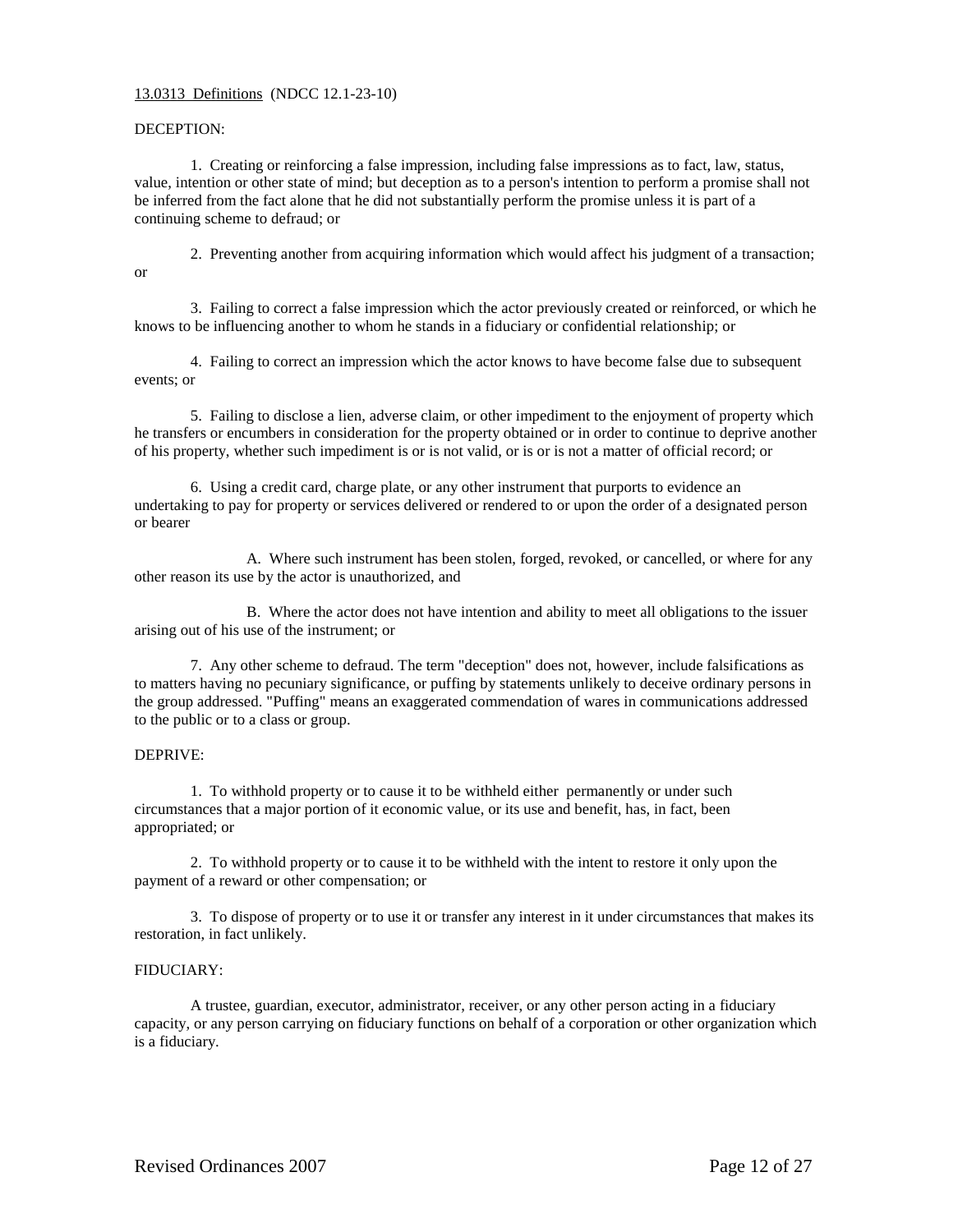#### FINANCIAL INSTITUTION:

A bank, insurance company, credit union, safety deposit company, savings and loan association, investment trust, or other organization held out to the public as a place of deposit of funds or medium of savings and collective investment.

#### OBTAIN:

1. In relation to property, to bring about a transfer or purported transfer of an interest in the property, whether to the actor or another; or

2. In relation to services, to secure performance thereof.

## PROPERTY:

Any money, tangible or intangible property, property (whether real or personal) the location of which can be changed (including things growing on, or affixed to, or found in land and documents although the rights represented thereby have no physical location), contract right, chose-in-action, interest in or claim to wealth, credit, or any other article or thing of value of any kind. "Property" also means real property the location of which cannot be moved if the offense involves transfer or attempted transfer of an interest in the property.

# PROPERTY OF ANOTHER:

Property in which a person other than the actor or in which a government has an interest which the actor is not privileged to infringe without consent, regardless of the fact that the other person or government might be precluded from civil recovery because the property was used in an unlawful transaction or was subject to forfeiture as contraband. Property in possession of the actor shall not be deemed property of another who has a security interest therein, even if legal title is in the creditor pursuant to a conditional sales contract or other security agreement. "Owner" means any person or a government with an interest in property such that it is "property of another" as far as the actor is concerned.

#### RECEIVING:

Acquiring possession, control, or title, or lending on the security of the property.

#### SERVICES:

Labor, professional service, transportation, telephone, mail or other public service, gas, electricity and other public utility services, accommodations in hotels, restaurants, or elsewhere, admission to exhibitions, and use of vehicle or other property.

#### STOLEN:

Property that has been the subject of theft or robbery or a vehicle that is received from a person who is then in violation of NDCC 12.1-23-06.

#### THREAT:

An expressed purpose, however communicated, too;

- 1. Cause bodily injury in the future t the person threatened or to any other person; or
- 2. Cause damage to property; or
- 3. Subject person threatened to any other person to physical confinement or restraint; or
- 4. Engage in other conduct constituting a crime; or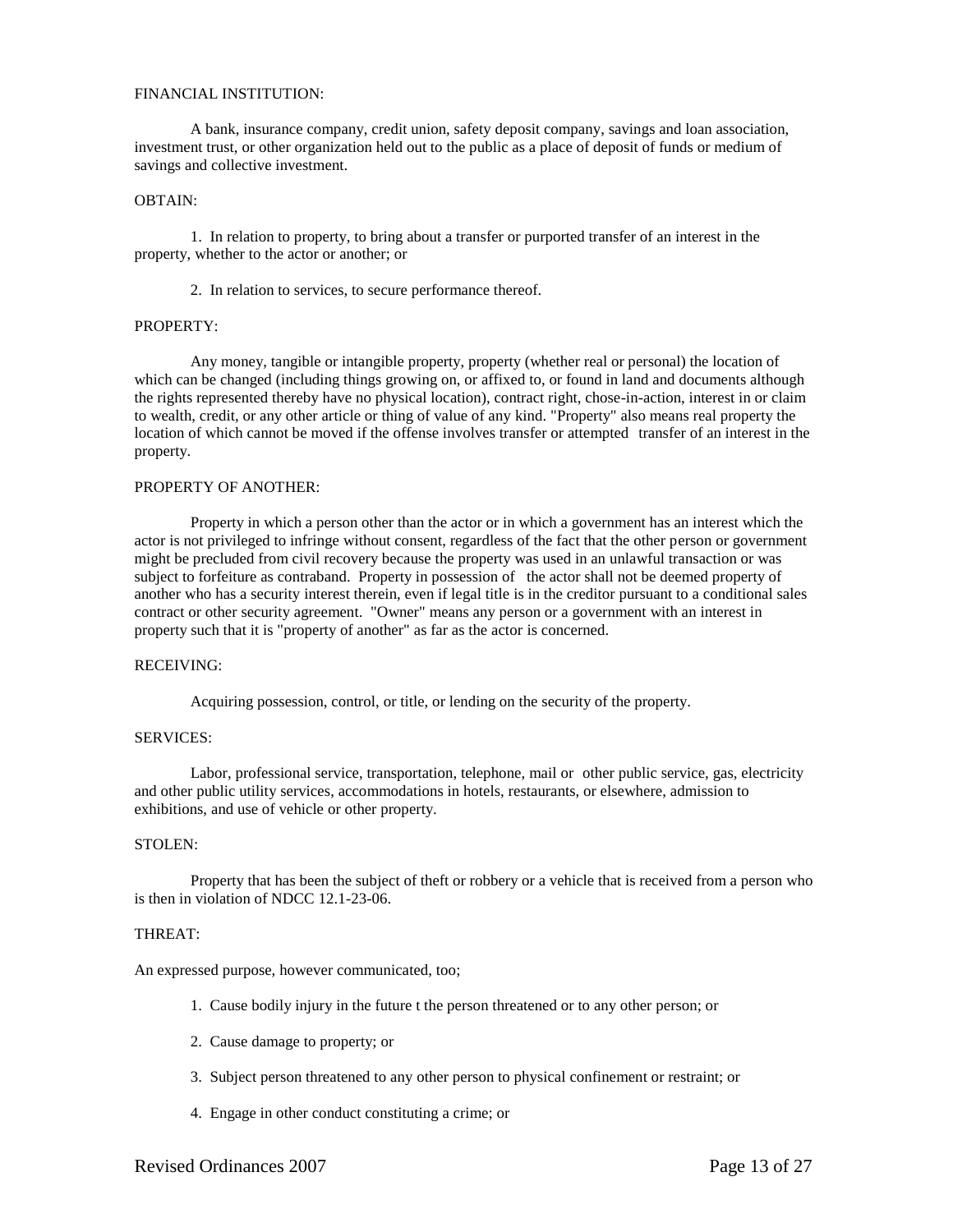5. Accuse anyone of a crime; or

6. Expose a secret or to publicize an asserted fact, whether true or false, tending to subject a person living or deceased, to hatred, contempt, or ridicule or to impair another's credit or business repute; or

7. Reveal any information sought to be concealed by the person threatened; or

8. Testify or provide information or withhold testimony or information with respect to another's legal claim or defense; or

9. Take or withhold official action as a public servant, or cause a public servant to take or withhold official action; or

10. Bring about or continue a strike, boycott, or other similar collective action to obtain property or deprive another of his property which is not demanded or received for the benefit of the group which the actor purports to represent; or

11. Cause anyone to be dismissed from his employment, unless the property is demanded or obtained for lawful union purposes; or

12. Do any other act which would not in itself substantially benefit the actor or group he represents but which is calculated to harm another person in a substantial manner with respect to his health, safety, business, employment, calling, career, financial condition, reputation, or personal relationship. Upon the charge of theft, the receipt of property in consideration for taking or withholding official action shall be deemed to be theft by threat regardless of whether the owner voluntarily parted with his property or himself initiated the scheme.

#### 13.0314 Making or Uttering Slugs (Source: NDCC 12.1-24-05)

1. A person is guilty of an offense if he makes or utters a slug or slugs which do not exceed fifty dollars in value with the intent to deprive a supplier of property or service sold or offered by means of a coin machine or with the knowledge that he is facilitating such a deprivation of another.

2. In this section;

A. "Slug" means a metal, paper, or other object which by virtue of its size, shape, or any other quality is capable of being inserted, deposited, or otherwise used in a coin machine as an improper but effective substitute for a genuine coin, bill, or token;

B. "Coin machine" means a coin box, turnstile, vending machine, or other mechanical or electronic device or receptacle designed

(1) To receive a coin or bill of a certain denomination or a token made for the

purpose; and

(2) In return for the insertion or deposit thereof, automatically to offer, provide, assist in providing, or permit the acquisition of property or a public or private service.

C. "Value" of the slugs means the value of the coins, bills, or tokens for which they are capable of being substituted.

#### 13.0315 – Injury or removal of public property

No person in the city shall willfully, maliciously, wantonly, negligently or otherwise injure, deface, destroy or remove real property or improvements thereto, or moveable property belonging to the city.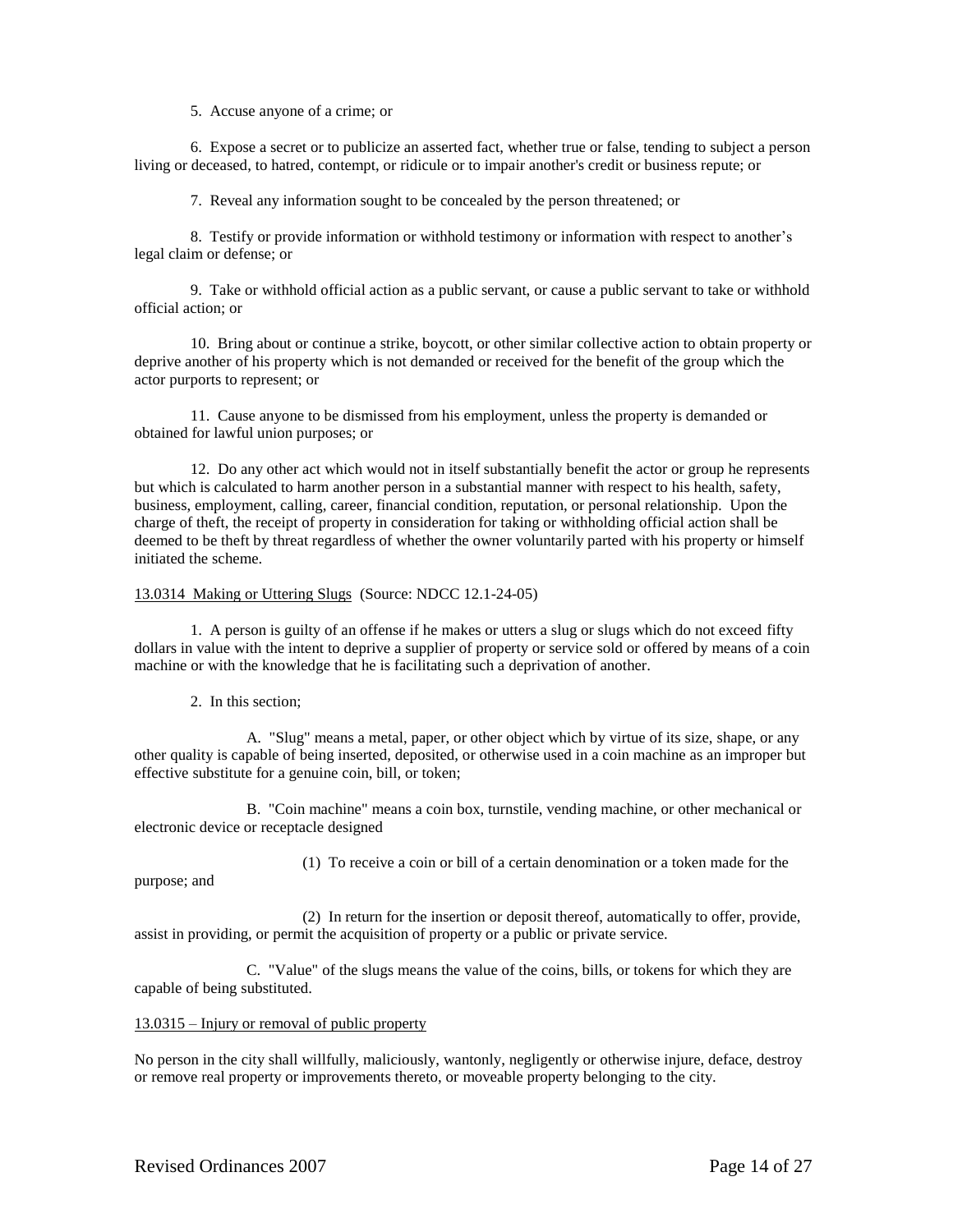## 13.0316 - Littering

No person in the city shall throw or permit to be deposited or scattered upon any sidewalk, alley, street, bridge or public passageway, or upon any private property, any waste, litter, refuse, rubbish or other material of any kind.

#### 13.0317 - Tampering with vehicles

No person in the city shall, without the consent of the owner or person in charge of a vehicle, climb into or upon such vehicle with the intent to commit any crime, malicious mischief or injury thereto, or who, while a vehicle is at rest and unattended, shall attempt to manipulate any of the levers, starting devices, brakes or other mechanism thereof or to set such vehicle in motion. The provisions of this section shall not apply when such act is done in an emergency or by or under the direction of any officer in the regulation of traffic or the performance of any official duty.

#### 13.0318 - Obstructing passageways

No person in the city shall place or erect upon public way or passageway to any building an obstruction of any type. The provisions of this section shall not prevent the duly authorized or required placing of temporary barriers or warning signs for the purpose of safeguarding the public.

#### 13.0319 - Removal of earth

No person shall move, disturb, or take any earth, stone or other material from any public street, alley, park or other public ground.

## **ARTICLE 4 - OFFENSES AGAINST PUBLIC ORDER, HEALTH, SAFETY AND SENSIBILITIES**

## 13.0401 ENGAGING IN A RIOT (Source: NDCC 12.1-25-01 [2] & [3])

1. A person is guilty of an offense if he engages in a riot.

2. "Riot means a public disturbance involving an assemblage or five or more persons which by tumultuous and violent conduct creates grave danger of damage or injury to property or persons or substantially obstructs law enforcement or other government function.

3. A person shall be convicted under 13.0401 or 13.0402 of attempt or conspiracy to commit an offense under this section only if he engages in the prohibited conduct under circumstances in which there is a substantial likelihood that his conduct will imminently produce a violation of this section. Mere presence at a riot is not an offense under this section.

## 13.0402 DISOBEDIENCE OF PUBLIC SAFETY ORDERS UNDER RIOT CONDITIONS (Source: NDCC 12.1-25-04)

A person is guilty of an offense if, during a riot as defined in 13.0401 [2], or when one is immediately impending, he disobeys a reasonable public safety order to move, disperse, or refrain from specified activities in the immediate vicinity of the riot. A public safety order is an order designed to prevent or control disorder, or promote the safety of persons or property, issued by the senior law enforcement official on the scene.

#### 13.0403 DISORDERLY CONDUCT (Source: NDCC 12.1-31-01 [1]

1. A person is guilty of violating the ordinances of this city if, with intent to harass, annoy, or alarm another person or in reckless disregard of the fact that another is harassed, annoyed or alarmed by his behavior, he;

A. Engages in fighting, or in violent, tumultuous or threatening behavior;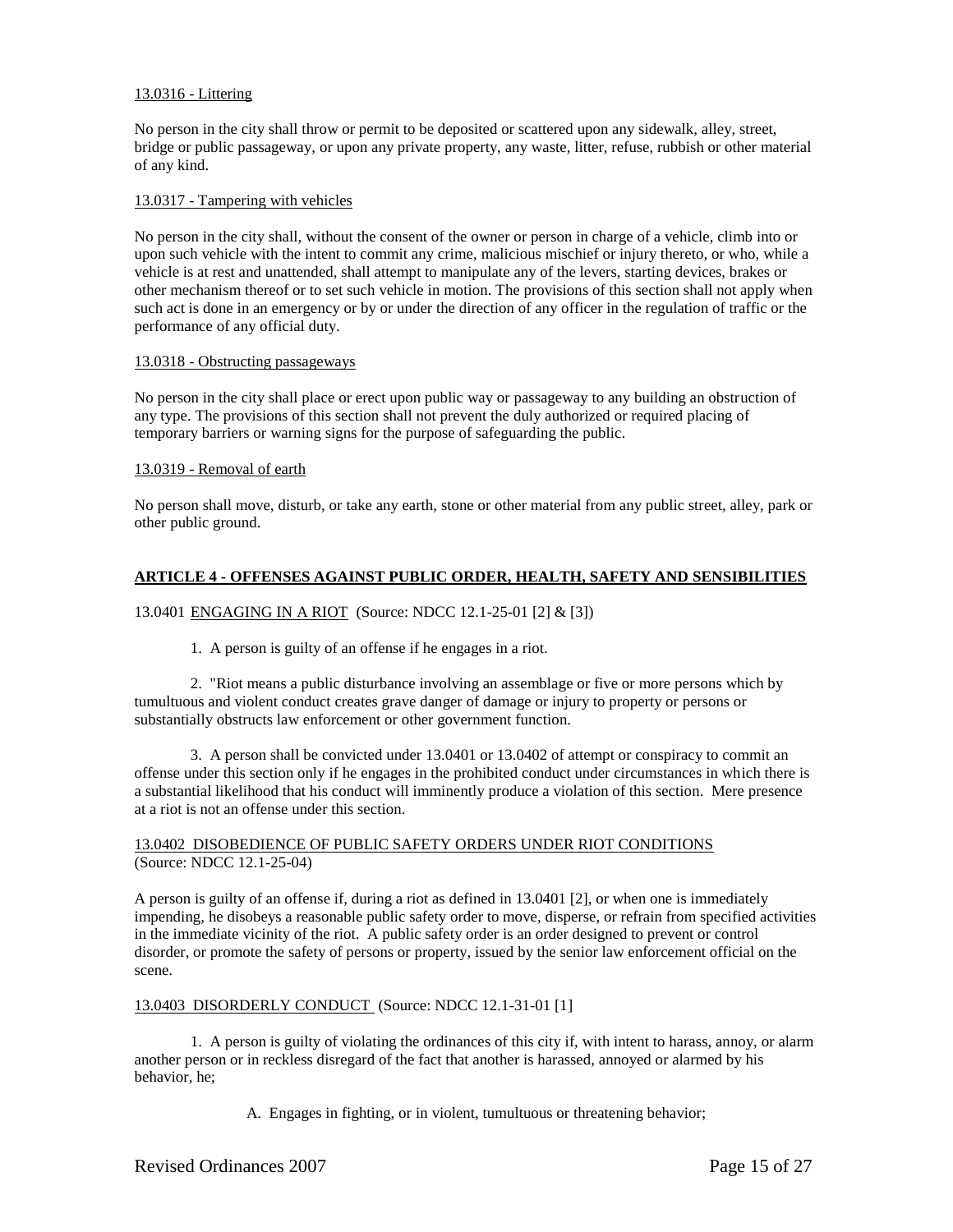B. In a public place, uses abusive, insulting, or offensive language, or an abusive, insulting, or offensive gesture, under circumstances in which such language by its utterance, or gesture, is likely to cause or provoke a disturbance or breach of the peace:

C. Makes unreasonable noise.

D. Obstructs vehicular or pedestrian traffic, or the use of a public facility.

E. Persistently follows a person in or about a public place or places.

F. While loitering in a public place for the purpose of soliciting sexual contact, he solicits

such contact.

G. Creates a hazardous or seriously alarming condition by any act that he is not licensed or privileged to do.

H. Enters on the property of another and for lewd or unlawful purpose looks into a dwelling on the property through any window or opening in the dwelling.

I. Not being a peace officer, discharges a firearm or a dangerous weapon as defined in NDCC 62.1-01-01(1), or displays a dangerous weapon, in a public place.

J. Exposes his genital under circumstances in which, in fact, his conduct is likely to be observed by a person who would be offended or alarmed, and with the intent to arouse or gratify the sexual desire of any person, including the actor.

K. Throws any missile in a public place or in any place where there is any person to be endangered thereby, although no injury to any person ensues; or

L. Creates, by chemical means, a noxious and unreasonable odor in a public place.

2. A person whose conduct violates subdivisions "A" through "G" of subsection "1" is guilty of an offense. A person whose conduct violates subdivisions "H" through "L" of subsection "1" is guilty of an infraction.

3. Prosecutions under subdivisions B, E, and F of subsection 1 shall be instituted only upon complaint to a law enforcement officer by someone other than a law enforcement officer.

(Sources: In general see NDCC 12.1-31-01 Subsection 1:

Subdivision b: NDCC 12.1-31-01 [3] WI. Stat. Ann. 947.01; MN. Stat. Ann. 609.715; LA. Rev. Stat. 14.103 Subdivision g: NDCC 12.1-31-01 [7]; OR. Rev. Stat. 166.025 [1] [h] Subdivision h: TX. Penal Code 42.01 [a] [7]; IL. Ann. Stat. Crim. Code 26-1 [a] [6] Subdivision i: TX. Penal Code 42.01 [a] [8] & [9] CO. Rev. Stat. Ann. 18-9-106 [e] & [f] Subdivision j: NDCC 12.1-27-04, repealed by HB 1043, 44th Legislative Assembly of ND (1975) Subdivision k: NDCC 62-04-02, repealed by HB 2039, 44th Legislative Assembly of ND (1975) Subdivision 1: TX. Penal Code 42.01 [a] [3] Subsection 2 is derived from the Proposed New Federal Criminal Code 1861 [2] Subsection 3 is derived from the proposed New Federal Criminal Code 1861 [4])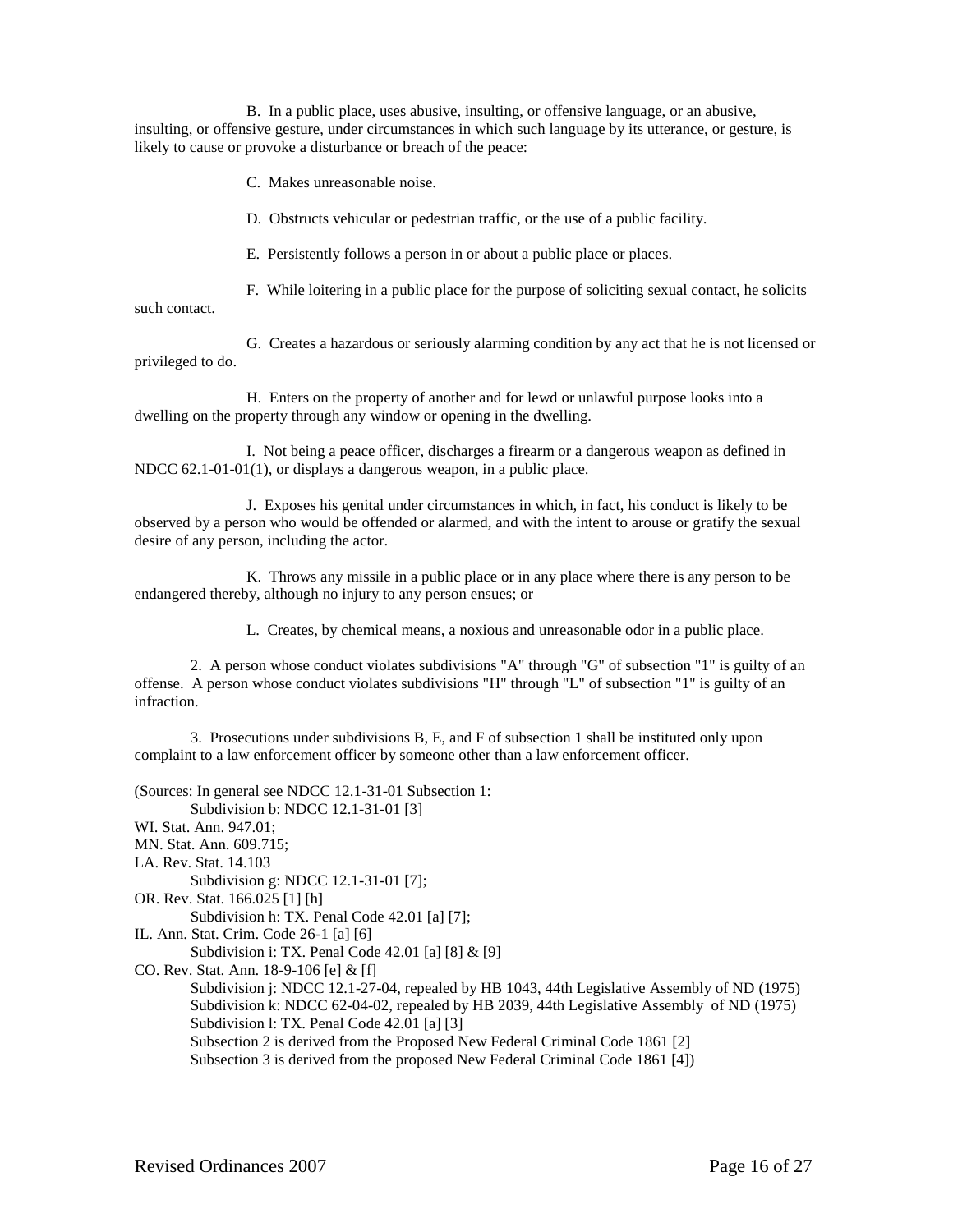## 13.0404 Defense when conduct consists of speech or other expression

1. If conduct that would otherwise violate 13. 0403 (1) c, or 13.0403 (1) d, consists of speech or other communication, of gathering with others to hear or observe such speech or communication, or of gathering with others to picket or otherwise express in a nonviolent manner a position on social, economic, political, or religious questions, the actor must be ordered to move, disperse, or otherwise remedy the violation prior to his arrest if he has not harmed the interests of others which those sections seek to protect.

2. The order required by this section may be given by a peace officer, a fireman, a person with authority to control the use of the premises, or any person directly affected by the violation.

3. It is a defense to prosecution under 13.0403 (1) c, or d:

- A. that in circumstances in which this section requires an order, no order was given;
- B. That an order, if given, was manifestly unreasonable in scope; or
- C. That an order, if given, was promptly obeyed. (Source: TX Penal Code 42.04.)

## 13.0405 Loitering

1. A person commits an infraction if he;

A. Loiters in a place, at a time or in a manner not usual for law-abiding individuals under circumstances that warrant alarm for the safety of persons and property in the vicinity. Among the circumstances which may be considered in determining whether such alarm is warranted is the fact that the actor takes flight upon appearance of a peace officer, refused to identify himself, or manifestly tries to conceal himself or any object.

B. Loiters in or about a school, college, or university building or grounds, not having any reason or relationship involving custody of, or responsibility for, a pupil or student, or any other specific, legitimate reason for being there, and not having written permission from a school administrator or other person authorized to grant such permission.

2. The word "loiter" means to delay or stand idly around.

3. Unless flight by the actor or other circumstance makes it impractical, a peace officer shall prior to any arrest for an infraction under this section, afford the actor an opportunity to dispel any alarm that would otherwise be warranted, by requesting him to identify himself and explain his presence and conduct.

4. No person shall be convicted of an offense under this section if the peace officer did not comply with subsection 3, or if it appears at trail that the explanation given by the actor was true and, if believed by the peace officer at the time, would have dispelled the alarm.

5. It shall be an affirmative defense that the defendant's acts were lawful and he was exercising his right of lawful assembly as a part of a peaceful and orderly petition for the redress of grievances, either in the course of labor disputes or otherwise.

#### Comment

There is serious doubt about the possibility of drafting an ordinance proscribing conduct constituting offenses such as loitering and vagrancy with sufficient precision and specificity to meet constitutional attacks based upon asserted vagueness and over breadth. A vagrancy ordinance similar to many ordinances currently in effect in North Dakota was held unconstitutional in Papachristou v. Jacksonville, 405 U.S. 156, 92 S.Ct. 839, 31 L.Ed. 2d 110 (1972). For a general discussion of constitutional problems with loitering and vagrancy statutes and ordinances, see Annotations at 25 A.L.R. 3d 792 and 836 (1969).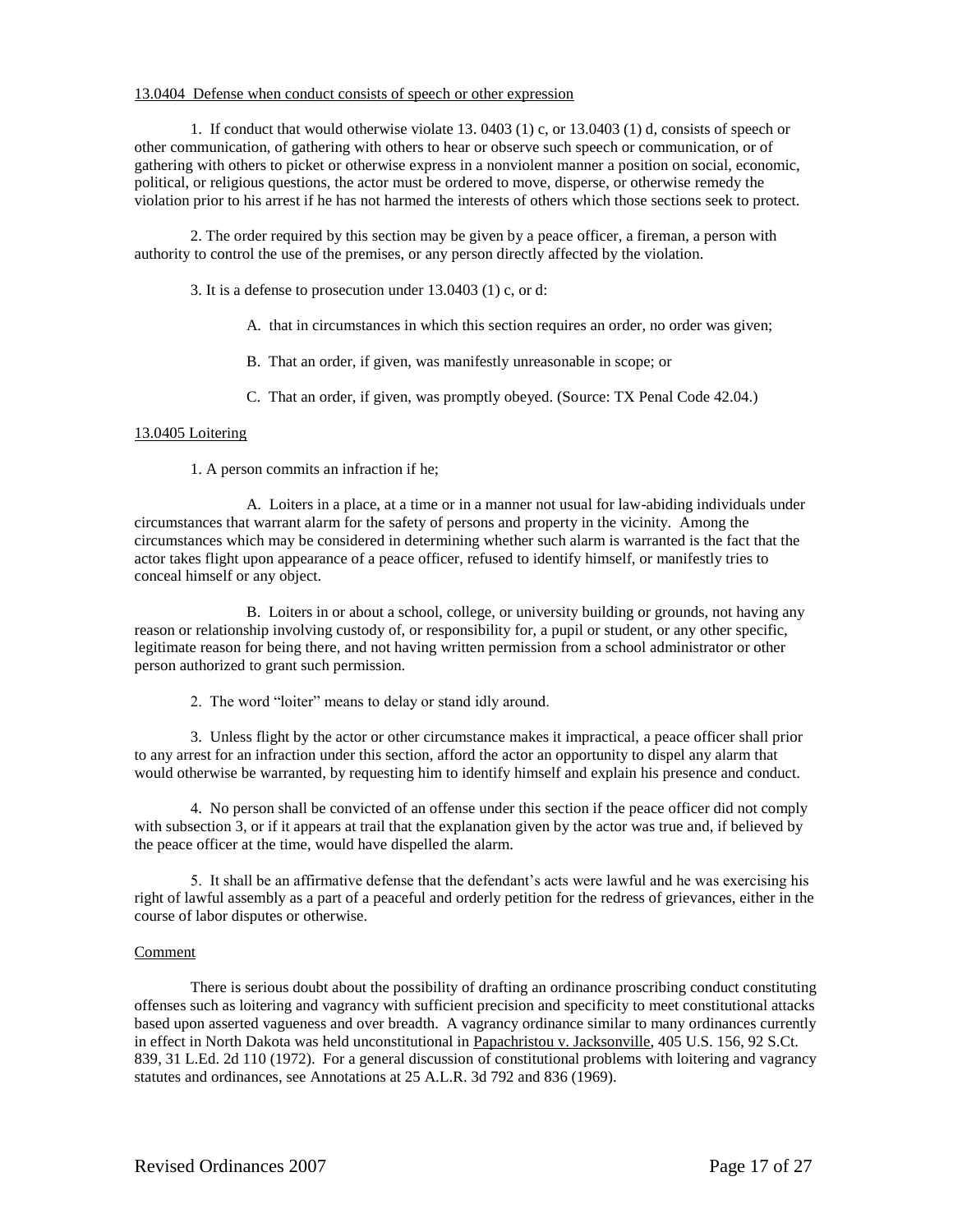## 13.0406 Disorderly house/disorderly vehicle

An individual who knowingly permits disorderly conduct as described in Section 13.0403 of this chapter to occur within or upon any premises, property or motor vehicle owned, possessed, or under the individual's control, is guilty of the offense of disorderly house/disorderly vehicle, which is an Offense.

## 13.0407 Prostitution

1. A person is guilty of the offense of prostitution if he;

A. Is an inmate of a house of prostitution or is otherwise engaged in sexual activity as a

business; or

B. Solicits another person with the intention of being hired to engage in sexual activity

2. Testimony of a person against his or her spouse shall be admissible to prove offenses under this section involving that spouse's prostitution.

3. In this section;

A. "Sexual Activity" means sexual act or sexual contact as those terms are defined in NDCC 12.1-20-02

B. A "house of prostitution" is any place where a person under the control, management, or supervision of another regularly carries on prostitution.

prostitution.

C. An "inmate" is a prostitute who acts as such in or through the agency of a house of

# Comment

The ordinance proscribing prostitution is derived from NDCC 12.1-29-03, 04, and 05. Definitions pertaining to the more serious offenses of promoting prostitution and facilitating prostitution have been omitted. Those two offenses are prohibited as class C felonies or class A misdemeanors, depending on the circumstances, by NDCC 12.1-20-01 and 02, respectively

## 13.0408 Objectionable materials or performance – Display to minors –Definitions – Penalty

1. A person is guilty of an offense if he willfully displays at newsstands or any other business establishment frequented by minors, or where minors are or may be invited as a part of the general public, any photograph, book, paperback book, pamphlet, or magazine, the exposed cover or available content of which exploits, is devoted to, or is principally made up of depictions of nude or partially denuded human figures posed or presented in a manner to exploit sex, lust, or perversion for commercial gain.

2. As used in this section:

A. "Nude or partially denuded human figures" means less than completely and opaquely covered human genitals, pubic regions, female breasts or a female breast, if the breast or breasts are exposed below a point immediately above the top of the areola, or human buttocks; and includes human male genitals in a discernibly turgid state even if completely and opaquely covered.

B. "Where minors are or may be invited as a part of the general public" includes any public roadway or public walkway.

C. The above shall not be construed to include a bona fide school, college, university, museum, public library, or art gallery. (Source: NDCC 12.1-27.1-03.1)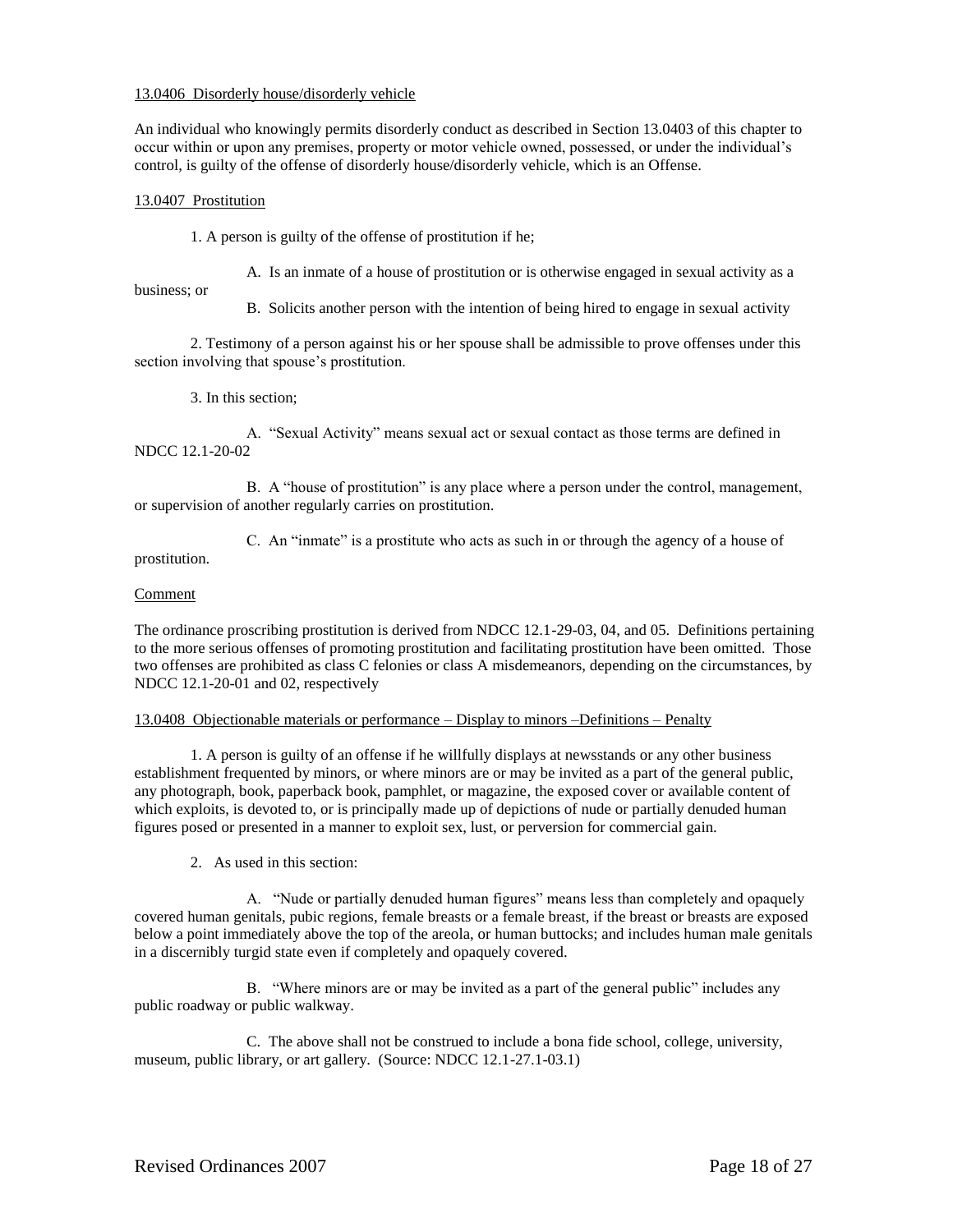## 13.0409 - Throwing Missiles

It shall be unlawful for any persons in the city to throw any stone, snowball or any other missile upon or at any vehicle, building or other public or private property, or upon or at any person in any public or private way or place or enclosed or unenclosed ground.

## 13.0410 - False Alarms

No person in the city shall intentionally make, turn in, or give a false alarm of fire, or of need for police or ambulance assistance or aid or abet in the commission of such act.

## 13.0411 - False Reports

No person in the city shall make to, or file with the police department, and false, misleading, or unfound statement or report concerning the commission or alleged commission of any crimes occurring in the city. Gives false information to a law enforcement officer that that person knows to be false, and that information may interfere with an investigation or may materially mislead a law enforcement officer.

#### 13.0412 - Interference with Officers

No person in the city shall resist and police or fire officer any member of the police or fire departments, or any person duly empowered with police or fire authority, while in the discharge or apparent discharge of his duty, or in any way interfere with or hinder him in the discharge of his duty.

# **Article 5 – SENTENCING**

#### 13.0501 Classification of offenses

Offenses against the ordinances of this City are divided into two classes, as follows;

1. Offense, which is a Class B misdemeanor, for which a maximum penalty of thirty days' imprisonment, a fine of one thousand dollars, or both, may be imposed.

2. Infraction, for which a maximum fine of five hundred dollars may be imposed. Any person convicted of an infraction who has, within one year prior to commission of the infraction of which the person was convicted, been previously convicted of an offense classified as an infraction may be sentenced as though convicted of a class B misdemeanor. If the prosecution contends that the infraction is punishable as a class B misdemeanor, the complaint shall specify the offense is a misdemeanor.

3. All violations of the provisions of the ordinances of this city are offenses unless specifically labeled infractions or unless a different classification or punishment is specifically authorized. (Source NDCC 12.1-32-01.

## 13.0502 Sentencing alternatives

1. Every person convicted of an offense who is sentenced by the court must be sentenced to one or a combination of the following alternatives, unless the sentencing alternatives are otherwise specifically provided in the statute defining the offense or sentencing is deferred under subsection 4:

- A. Payment of the reasonable costs of the person's prosecution.
- B. Probation.
- C. A term of imprisonment, including intermittent imprisonment:
	- (1) In a county jail or in a regional corrections center, if convicted of a class B

misdemeanor.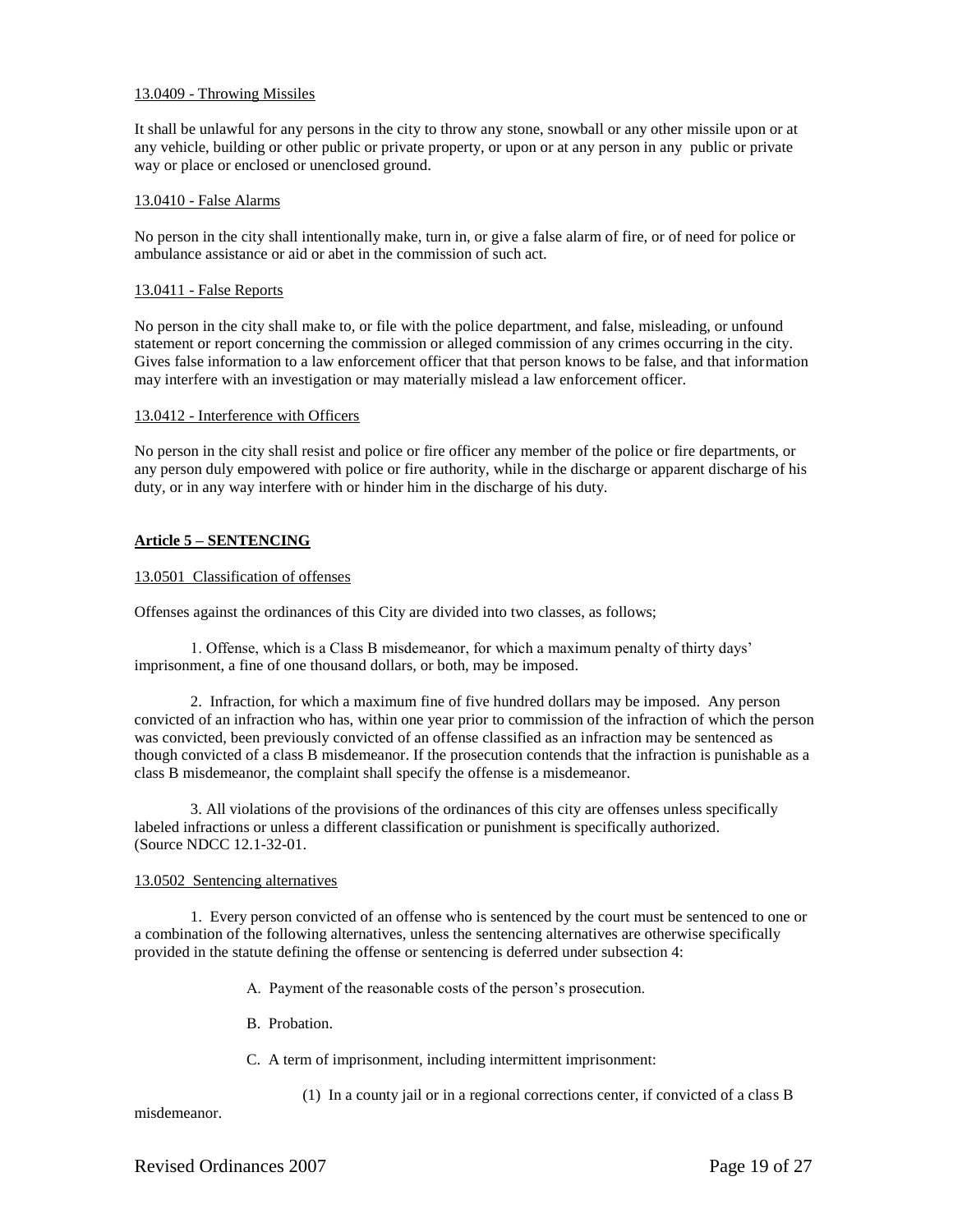(2) In a facility or program deemed appropriate for the treatment of the individual offender, including available community-based programs.

D. A fine.

E. Restitution for damages resulting from the commission of the offense.

F. Restoration of damaged property or other appropriate work detail.

G. Commitment to an appropriate licensed public or private institution for treatment of alcoholism, drug addiction, or mental disease or defect.

2. Except as provided by section, sentences imposed under this subsection may not exceed in duration the maximum sentences of imprisonment provided by section 13.0501 or, as provided specifically in a statute defining an offense. This subsection does not permit the unconditional discharge of an offender following conviction. A sentence under subdivision E or F must be imposed in the manner provided in section 13.0509.

3. Credit against any sentence to a term of imprisonment must be given by the court to a defendant for all time spent in custody as a result of the criminal charge for which the sentence was imposed or as a result of the conduct on which such charge was based. "Time spent in custody" includes time spent in custody in a jail or mental institution for the offense charged, whether that time is spent prior to trial, during trial, pending sentence, or pending appeal.

4. A court may suspend the execution of all or a part of the sentence imposed. The court shall place the defendant on probation during the term of suspension.

5. A court, upon application or its own motion, may defer imposition of sentence. The court must place the defendant on probation during the period of deferment. An order deferring imposition of sentence is reviewable upon appeal from a verdict or judgment. In any subsequent prosecution, for any other offense, the prior conviction for which imposition of sentence is deferred may be pleaded and proved, and has the same effect as if probation had not been granted or the information or indictment dismissed under NDCC 12.1-32-07.1.

6. A court may, prior to imposition of sentence, order the convicted offender committed to an appropriate licensed public or private institution for diagnostic testing for such period of time as may be necessary, but not to exceed thirty days. The court may, by subsequent order, extend the period of commitment for not to exceed thirty additional days. The court may also order such diagnostic testing without ordering commitment to an institution. Validity of a sentence must not be challenged on the ground that diagnostic testing was not performed pursuant to this subsection.

7. All sentences imposed must be accompanied by a written statement by the court setting forth the reasons for imposing the particular sentence. The statement must become part of the record of the case.

8. If an offender is sentenced to a term of imprisonment, that term of imprisonment commences at the time of sentencing, unless, upon motion of the defendant, the court orders the term to commence at some other time.

9. Unless otherwise specifically authorized in the statute defining the offense, a court may not include a minimum term of imprisonment as part of its sentence. (Source NDCC 12.1-32-02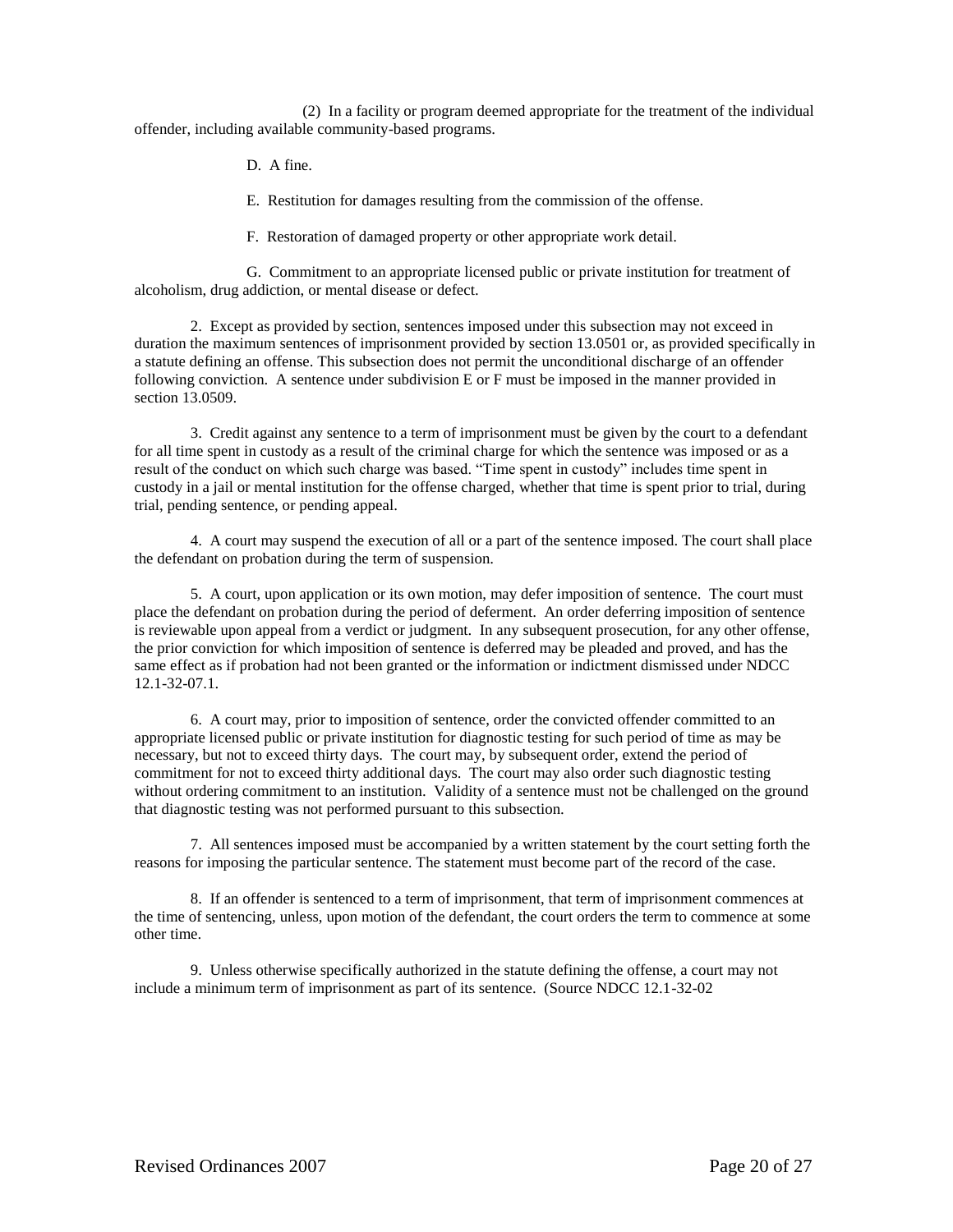## 13.0503 Procedure for trial of infraction – Incidents

1. Except as provided in this subsection, all procedural provisions relating to the trial of criminal cases as provided in the statutes or rules relating to criminal procedure shall apply to the trial of a person charged with an infraction. A person charged with an infraction is not entitled to be furnished counsel at public expense or to have a trial by jury unless the person may be subject to a sentence of imprisonment under subsection 2 of section 13.0501.

2. Except as provided in this title, all provisions of law and rules of criminal procedure relating to misdemeanors shall apply to infractions, including, but not limited to, the powers of law enforcement officers, the jurisdiction of courts, the periods for commencing action and bringing a case to trial, and the burden of proof.

3. Following conviction of an infraction, the offender may be sentenced in accordance with section 13.0502, except that a term of imprisonment may not be imposed except in accordance with subsection 3 of section 13.0506 or subsection 2 of section 13.0501

4. If a statute provides that conduct is an infraction without specifically including a requirement of culpability, no culpability is required.

5.Except as provided in this section, 13.0501 or 13.0502, or as the context may otherwise indicate a differentiation between the infraction classification and the offense classification, the term "offense" refers to all violations of the ordinances of this city including infractions. (Source NDCC 12.1-32-03.1)

#### 1.0504 Special sanction for organizations

When an organization is convicted of an offense, the court may, in addition to any other sentence which may be imposed, require the organization to give notice of its conviction to the persons or class of persons ostensibly harmed by the offense, by mail or by advertising in designated areas or by designated media or otherwise. (Source NDCC 12.1-32-03)

#### 13.0505 Factors to be considered in sentencing

The following factors, or the converse thereof where appropriate, while not controlling the discretion of the court, shall be accorded weight in making determinations regarding the desirability of sentencing an offender to imprisonment:

1. The defendant's criminal conduct neither caused nor threatened serious harm to another person or his property.

2. The defendant did not plan or expect that his criminal conduct would cause or threaten serious harm to another person or his property.

3. The defendant acted under strong provocation.

4. There were substantial grounds that, though insufficient to establish a legal defense, tend to excuse or justify the defendant's conduct.

5. The victim of the defendant's conduct induced or facilitated its commission.

6. The defendant has made or will make restitution or reparation to the victim of his conduct for the damage or injury that was sustained.

7. The defendant has no history of prior delinquency or criminal activity, or has led a law-abiding life for a substantial period of time before the commission of the present offense.

8. The defendant's conduct was the result of circumstances unlikely to recur.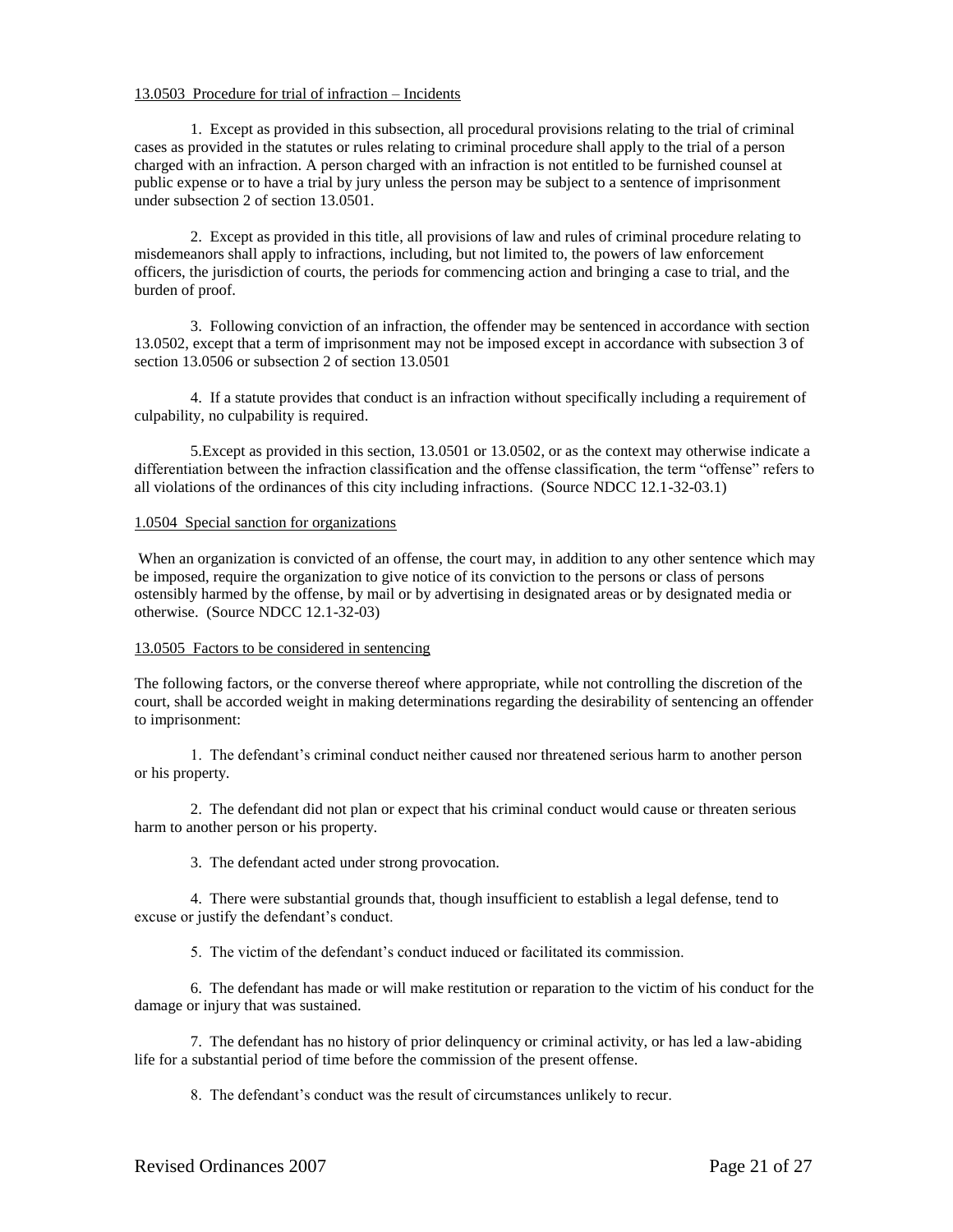9. The character, history, and attitudes of the defendant indicate that he is unlikely to commit another crime.

10. The defendant is particularly likely to respond affirmatively to probationary treatment.

11. The imprisonment of the defendant would entail undue hardship to himself or his dependents.

12. The defendant is elderly or in poor health.

13. The defendant did not abuse a public position of responsibility or trust.

14. The defendant cooperated with law enforcement authorities by bringing other offenders to justice, or otherwise cooperated.

Nothing herein shall be deemed to require explicit reference to these factors in a presentence report or by the court at sentencing. (Source NDCC 12.1-32-04)

#### 13.0506 Imposition of fine – Response to non-payment

1. The court, in making a determination of the propriety of imposing a sentence to pay a fine, shall consider the following factors:

A. The ability of the defendant to pay without undue hardship.

B. Whether the defendant, other than a defendant organization, gained money or property as a result of commission.

C. Whether the sentence to pay a fine will interfere with the defendant's capacity to make restitution.

D. Whether a sentence to pay a fine will serve a valid rehabilitative purpose.

2. The court may allow the defendant to pay any fine imposed in installments. When a defendant is sentenced to pay a fine, the court shall not impose at the same time an alternative sentence to be served in the event that the fine is not paid.

3. If the defendant does not pay the fine, or make any required partial payment, the court, upon motion of the prosecuting attorney or on its own motion, may issue an order to show cause why the defendant should not be imprisoned for nonpayment. Unless the defendant shows that his default is excusable, the court may sentence him to the following periods of imprisonment for failure to pay a fine:

A. If the defendant was convicted of a misdemeanor, to a period not to exceed thirty days. (Source NDCC 12.1-32-05

# 13.0507 Incidents of probation

1. Unless terminated as provided in subsection 2, the period during which a sentence to probation shall remain conditional and be subject to revocation is two years

2. The court may terminate a period of probation and discharge the defendant at any time earlier than that provided in subsection 1 if warranted by the conduct of the defendant and the ends of justice.

3. Notwithstanding the fact that a sentence to probation can subsequently be modified or revoked, a judgment that includes such a sentence shall constitute a final judgment for all other purposes.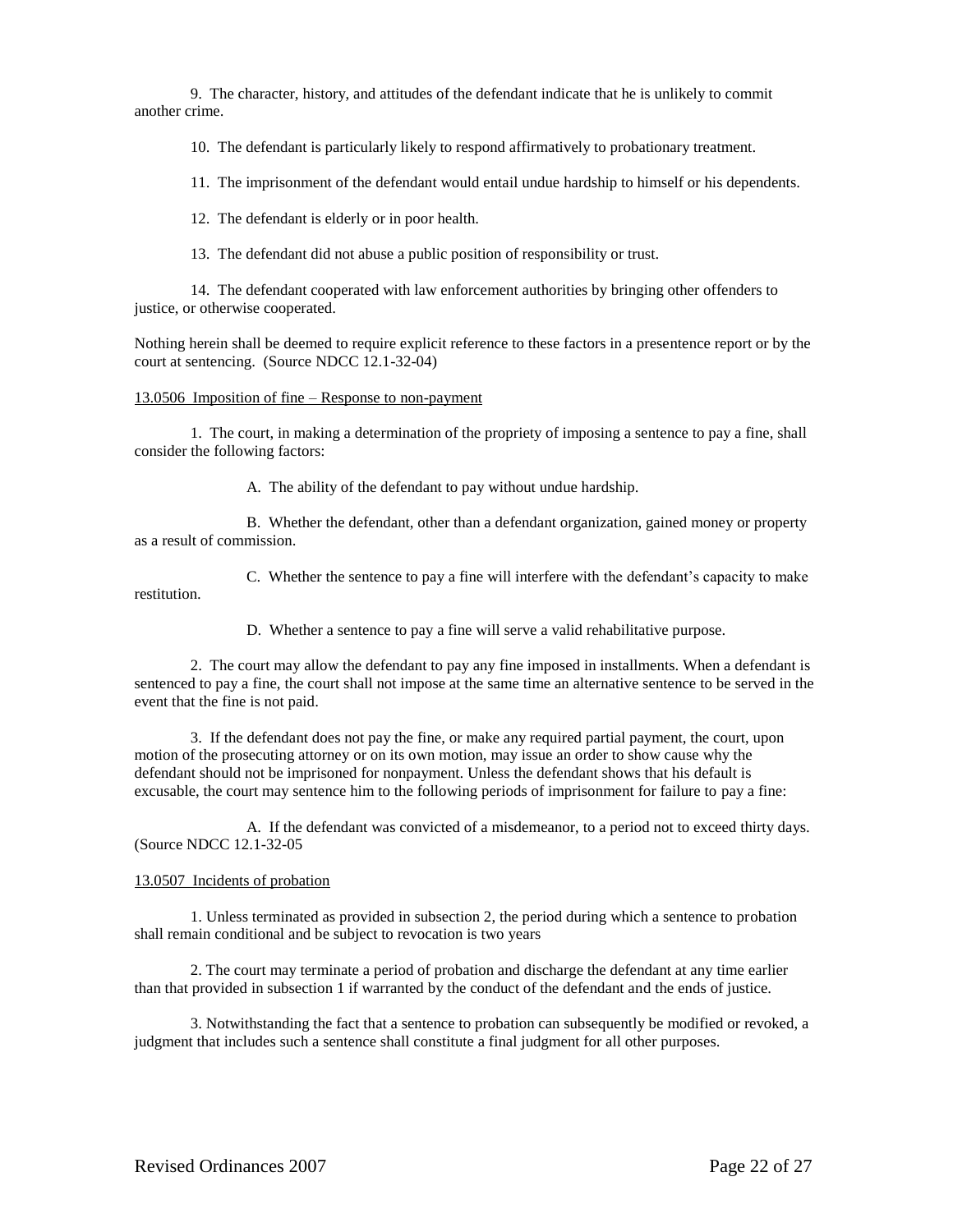## 13.0508 Conditions of probation – Revocation

1. The conditions of probation must be such as the court in its discretion deems reasonably necessary to ensure that the defendant will lead a law-abiding life or to assist the defendant to do so. The court shall provide as an explicit condition of every probation that the defendant not commit another offense during the period for which the probation remains subject to revocation. he court shall order supervision costs and fees of not less than forty dollars per month unless the court makes a specific finding on record that the imposition of fees will result in an undue hardship. If the offender has not paid the full amount of supervision fees and costs before completion or termination of probation, the court may issue an order, after opportunity for hearing, to determine the amount of supervision fees and costs that are unpaid.

2. The court shall provide as an explicit condition of every probation that the defendant may not possess a firearm, destructive device, or other dangerous weapon while the defendant is on probation and that the defendant may not willfully defraud a urine test administered as a condition of probation. Unless waived on the record by the court, the court shall also provide as a condition of probation that the defendant undergo various agreed-to community constraints and conditions as intermediate measures of the department of corrections and rehabilitation to avoid revocation, which may include:

- A. Community service;
- B. Day reporting;
- C. Curfew;
- D. Home confinement;
- E. House arrest;
- F. Electronic monitoring;
- G. Residential halfway house; or
- H. Intensive supervision program.

3. When imposing a sentence to probation, probation in conjunction with imprisonment, or probation in conjunction with suspended execution or deferred imposition of sentence, the court may impose such conditions as it deems appropriate and may include any one or more of the following:

A. Work faithfully at a suitable employment or faithfully pursue a course of study or of career and technical education training that will equip the defendant for suitable employment.

B. Undergo available medical or psychiatric treatment and remain in a specified institution if required for that purpose.

C. Attend or reside in a facility established for the instruction, recreation, or residence of persons on probation.

D. Support the defendant's dependents and meet other family responsibilities.

E. Make restitution or reparation to the victim of the defendant's conduct for the damage or injury that was sustained or perform other reasonable assigned work. When restitution, reparation, or assigned work is a condition of probation, the court shall proceed as provided in subsection 1 or 2, as applicable, of section 13.0509

F. Pay a fine imposed after consideration of the provisions of section 13.0506, except when imposition of sentence is deferred.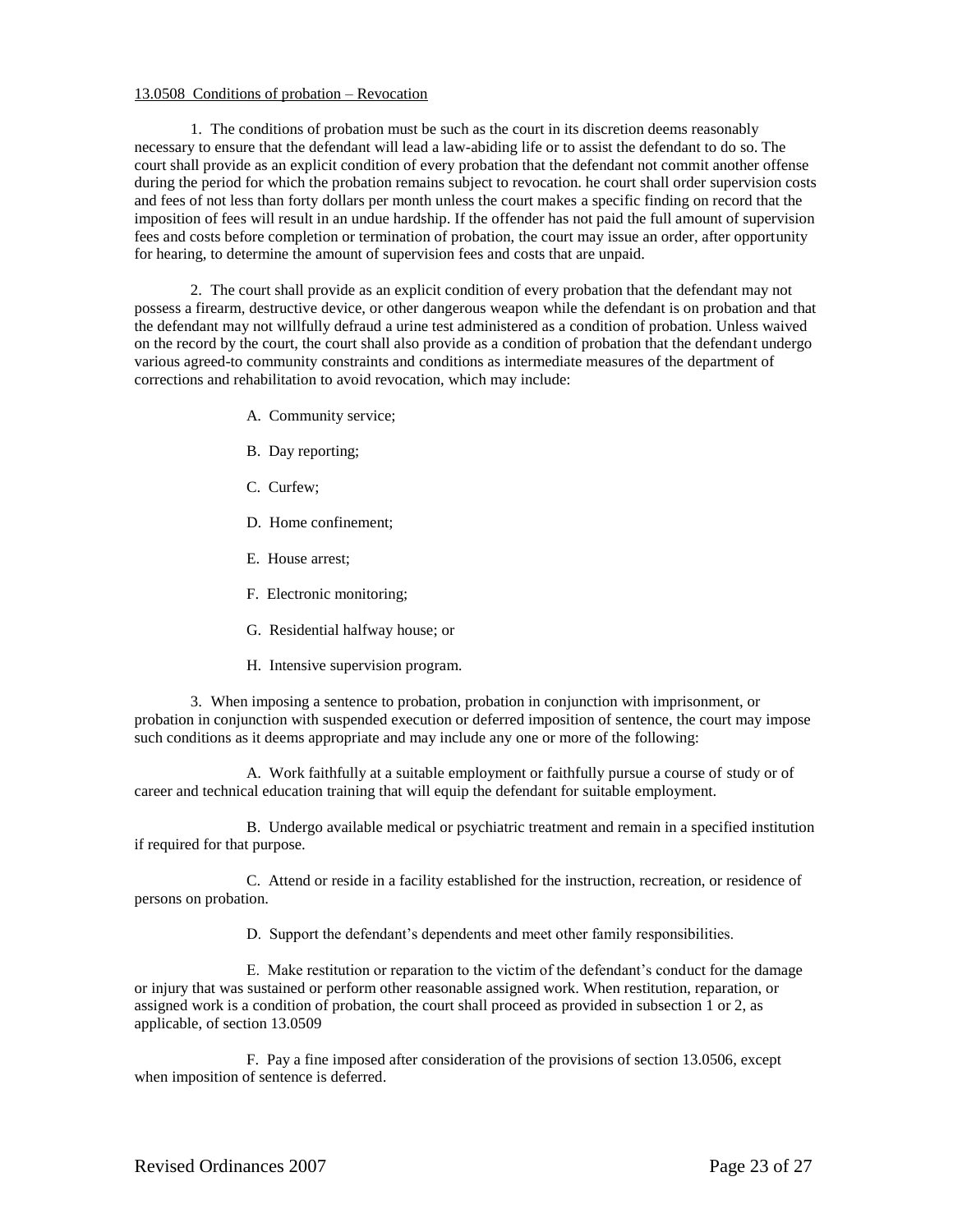G. Refrain from excessive use of alcohol or any use of narcotics or of another dangerous or abusable drug without a prescription.

H. Permit the probation officer to visit the defendant at reasonable times at the defendant's home or elsewhere.

I. Remain within the jurisdiction of the court, unless granted permission to leave by the court or the probation officer.

J. Answer all reasonable inquiries by the probation officer and promptly notify the probation officer of any change in address or employment.

K. Report to a probation officer at reasonable times as directed by the court or the probation officer.

L. Submit to a medical examination or other reasonable testing for the purpose of determining the defendant's use of narcotics, marijuana, or other controlled substance whenever required by a probation officer.

M. Refrain from associating with known users or traffickers in narcotics, marijuana, or other controlled substances.

N. Submit the defendant's person, place of residence, or vehicle to search and seizure by a probation officer at any time of the day or night, with or without a search warrant.

O. Serve a term of imprisonment of up to one-half of the maximum term authorized for the offense of which the defendant was convicted or one year, whichever is less.

P. Reimburse the costs and expenses determined necessary for the defendant's adequate defense when counsel is appointed for the defendant. When reimbursement of indigent defense costs and expenses is imposed as a condition of probation, the court shall proceed as provided in subsection 4 of section 12.1-32-08.

Q. Provide community service for the number of hours designated by the court.

R. Refrain from any subscription to, access to, or use of the Internet.

4. When the court imposes a sentence to probation, probation in conjunction with imprisonment, or probation in conjunction with suspended execution or deferred imposition of sentence, the defendant must be given a certificate explicitly setting forth the conditions on which the defendant is being released.

5. The court, upon notice to the probationer and with good cause, may modify or enlarge the conditions of probation at any time prior to the expiration or termination of the period for which the probation remains conditional. If the defendant violates a condition of probation at any time before the expiration or termination of the period, the court may continue the defendant on the existing probation, with or without modifying or enlarging the conditions, or may revoke the probation and impose any other sentence that was available under NDCC section 12.1-32-02 or 12.1-32-09 at the time of initial sentencing or deferment. In the case of suspended execution of sentence, the court may revoke the probation and cause the defendant to suffer the penalty of the sentence previously imposed upon the defendant.

6. The court may continue or modify probation conditions or revoke probation for a violation of probation conditions occurring before the expiration or termination of the period of probation notwithstanding that the order of the court is imposed after the expiration or termination has occurred. The petition for revocation must be issued within sixty days of the expiration or termination of probation.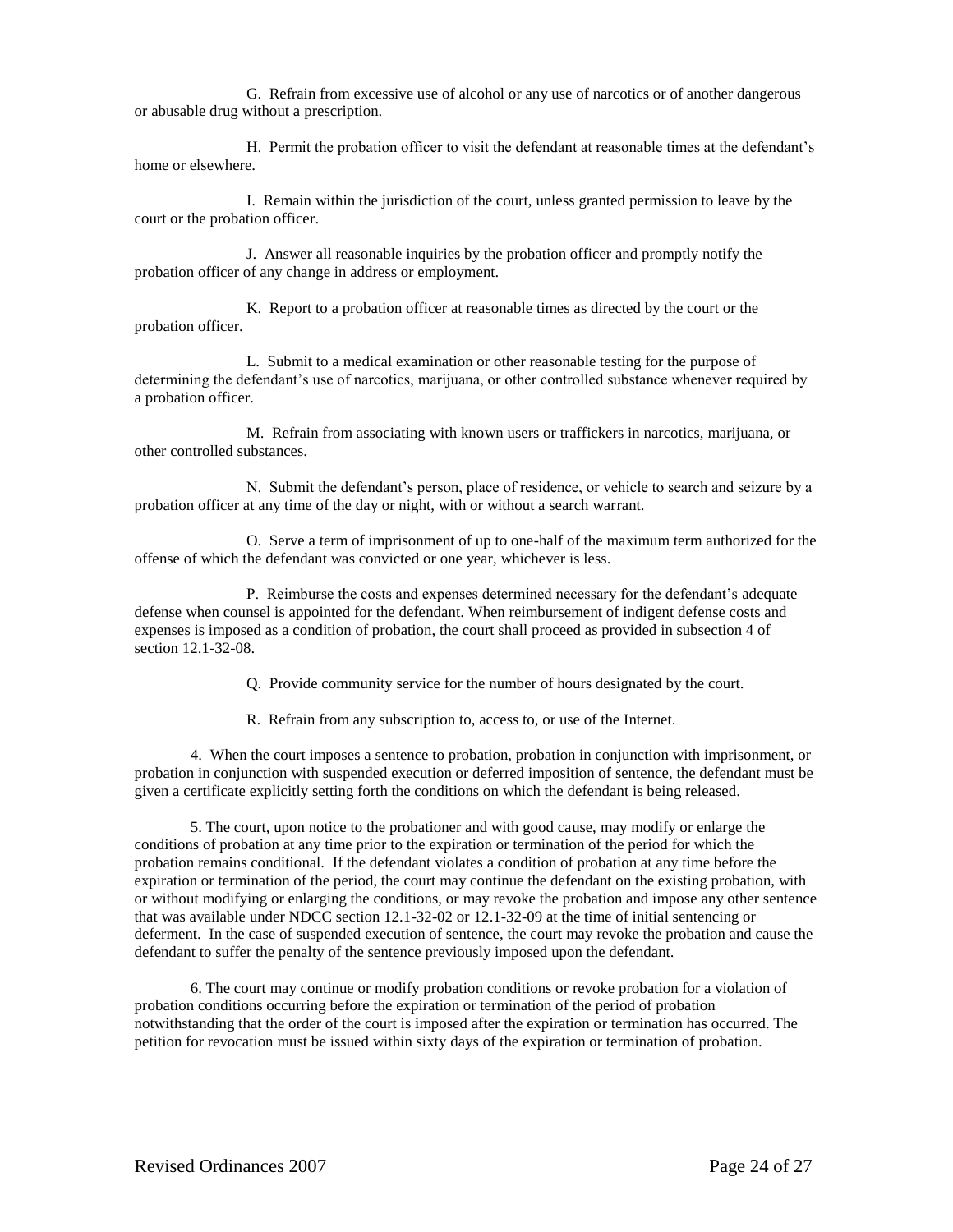7. Jurisdiction over a probationer may be transferred from the court that imposed the sentence to another court of this state with the concurrence of both courts. Retransfers of jurisdiction may also occur in the same manner. The court to which jurisdiction has been transferred under this subsection may exercise all powers permissible under this chapter over the defendant.

8. Notwithstanding any other provision of law, the court may authorize the defendant to assist law enforcement officers in an investigation of a criminal offense upon the terms and conditions as the court may require by written order. The court shall hold a hearing in camera before issuing an order under this subsection. The order must be sealed and is subject to inspection only upon order of the court. (Source NDCC 12.1-32-07)

## 13.0509 Restitution or reparation – Procedures

1. Before imposing restitution or reparation as a sentence or condition of probation, the court shall hold a hearing on the matter with notice to the prosecuting attorney and to the defendant as to the nature and amount of restitution. The court, when sentencing a person adjudged guilty of criminal activities that have resulted in pecuniary damages, in addition to any other sentence the court may impose, shall order that the defendant make restitution to the victim or other recipient as determined by the court, unless the court states on the record, based upon the criteria in this subsection, the reason it does not order restitution or orders only partial restitution. Restitution must include payment to the owner of real property that is contaminated by the defendant in the manufacturing of methamphetamine for the cost of removing the contamination and returning the property to the property's condition before contamination and to any other person that has incurred costs in decontaminating the property. In determining whether to order restitution, the court shall take into account:

A. The reasonable damages sustained by the victim or victims of the criminal offense, which damages are limited to those directly related to the criminal offense and expenses actually incurred as a direct result of the defendant's criminal action. This can include an amount equal to the cost of necessary and related professional services and devices relating to physical, psychiatric, and psychological care.

B. The ability of the defendant to restore the fruits of the criminal action or to pay monetary reparations, or to otherwise take action to restore the victim's property.

C. The likelihood that attaching a condition relating to restitution or reparation will serve a valid rehabilitation purpose in the case of the particular offender considered.

2. The court shall fix the amount of restitution or reparation, which may not exceed an amount the defendant can or will be able to pay, and shall fix the manner of performance of any condition or conditions of probation established pursuant to this subsection. The court shall order restitution be paid to the division of adult services for any benefits the division has paid or may pay under NDCC 54-23.4 unless the court, on the record, directs otherwise. Any payments made pursuant to the order must be deducted from damages awarded in a civil action arising from the same incident. An order that a defendant make restitution or reparation as a sentence or condition of probation may, unless the court directs otherwise, be filed, transcribed, and enforced by the person entitled to the restitution or reparation or by the division of adult services in the same manner as civil judgments rendered by the courts of this state may be enforced,

3. When the restitution ordered by the court under subsection 1 is the result of a finding that the defendant issued a check or draft without sufficient funds or without an account, the court shall impose as costs the greater of the sum of ten dollars or an amount equal to twenty-five percent of the amount of restitution ordered. The costs imposed under this subsection, however, may not exceed one thousand dollars. The state-employed clerks of district court shall remit the funds collected as costs under this subsection to the state treasurer for deposit in the restitution collection assistance fund. The funds deposited into the restitution collection assistance fund are appropriated to the judicial branch on a continuing basis for the purpose of defraying expenses incident to the collection of restitution, including operating expenses and the compensation of additional necessary personnel. The state's attorneys and county-employed clerks of district court shall remit the funds collected as costs under this subsection to the county treasurer to be deposited in the county general fund.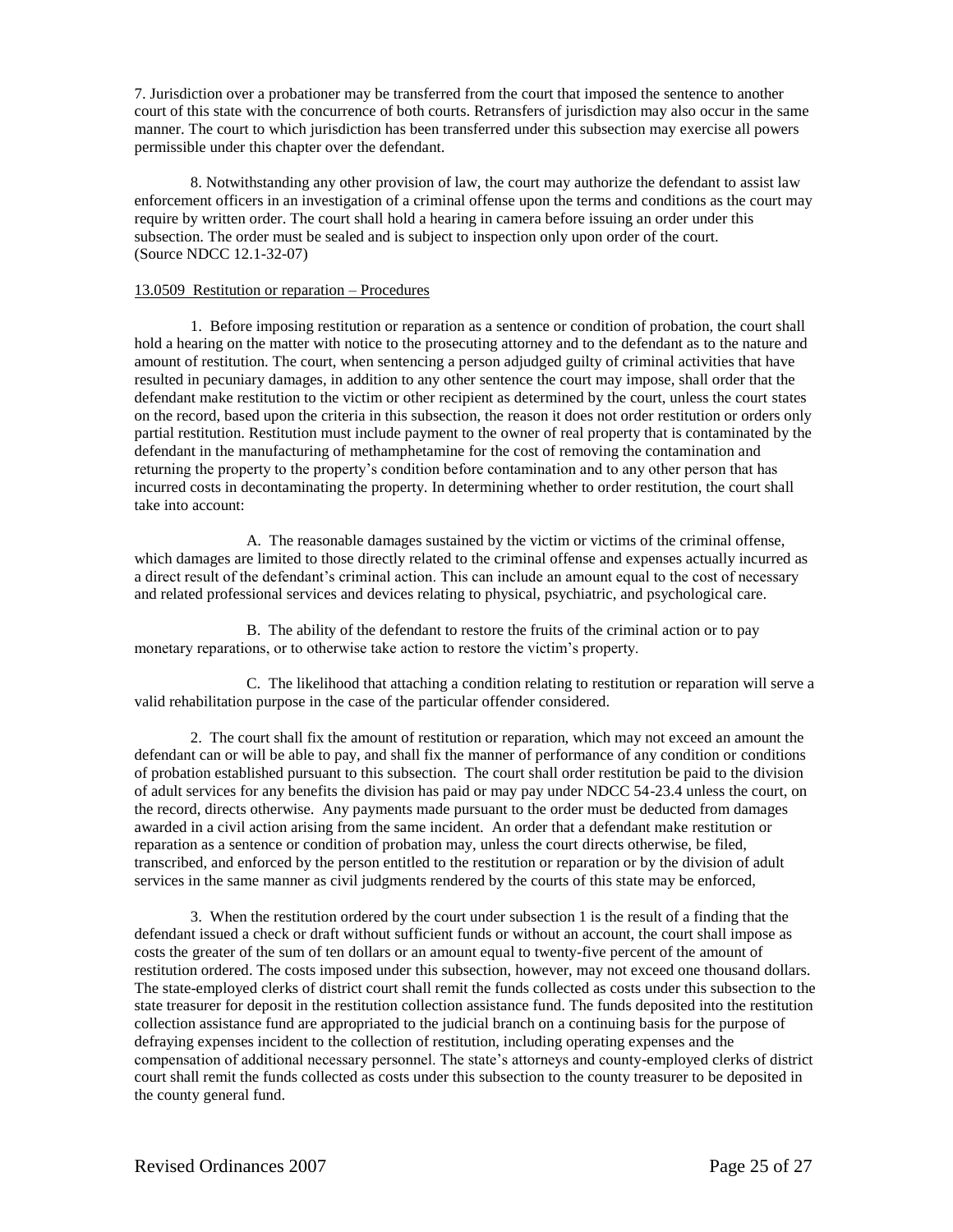4. The court may order the defendant to perform reasonable assigned work as a condition of probation, which assigned work need not be related to the offense charged, but must not be solely for the benefit of a private individual other than the victim.

5. Under section 13.0508, the court may order that the defendant reimburse indigent defense costs and expenses as a condition of probation. The court shall notify the defendant, the defendant's probation officer, and the prosecuting attorney of the amount of costs and expenses to be reimbursed and of the defendant's right to a hearing on the reimbursement amount. It is a rebuttable presumption that reasonable reimbursement of costs and expenses consists of seventy-five dollars per hour for appointed counsel services plus reasonable expenses. The reimbursement amount must include an application fee imposed under NDCC section 29-07-01.1 if the fee has not been paid before disposition of the case and the court has not waived payment of the fee. If the defendant requests a hearing within thirty days of receiving notice under this subdivision, the court shall schedule a hearing at which the basis for the amount to be reimbursed must be demonstrated. In determining the amount and method of reimbursement, the court shall consider the financial resources of the defendant and the nature of the burden that reimbursement of costs and expenses will impose.

6. A defendant who is required to reimburse indigent defense costs and expenses as a condition of probation and who is not willfully in default in that reimbursement may at any time petition the court that imposed the condition to waive reimbursement of all or any portion of the costs and expenses. If the court is satisfied that reimbursement of the amount due will impose undue hardship on the defendant or the defendant's immediate family, the court may waive reimbursement of all or any portion of the amount due or modify the method of payment.

7. If at any time the court finds that the defendant is able to reimburse costs and expenses and has willfully failed to do so, the court may continue, modify, or enlarge the conditions of probation or revoke probation as provided in subsection 6 or 7, as applicable, of section 13.0508.

8. If the court finds that the defendant is unable to pay a fine, supervision fee, reimbursement for indigent defense costs and expenses, or restitution or reparations, the court may order the defendant to perform reasonable assigned work in lieu of all or part of a fine, a supervision fee, reimbursement for indigent defense costs and expenses, or restitution or reparations. The defendant may not perform reasonable assigned work in lieu of restitution or reparations unless the person entitled to restitution or reparations has consented in writing or on the record.

#### 13.0510 Merger of sentences – Sentencing for multiple offenses

1. Unless the court otherwise orders, when a person serving a term of commitment imposed by a court of this state is committed for another offense or offenses, the shorter term or the shorter remaining term shall be merged in the other term. When a person on probation or parole for an offense committed in this state is sentenced for another offense or offenses, the period still to be served on probation or parole shall be merged in any new sentence of commitment or probation. A court merging sentences under this subsection shall forthwith furnish each of the other courts previously involved and the penal facility in which the defendant is confined under sentence with authenticated copies of its sentence, which shall cite the sentences being merged. A court that imposed a sentence that is merged pursuant to this subsection shall modify such sentence in accordance with the effect of the merger.

2. When sentenced only for misdemeanors, a defendant may not be consecutively sentenced to more than one year. (Source NDCC 12.1-32-11)